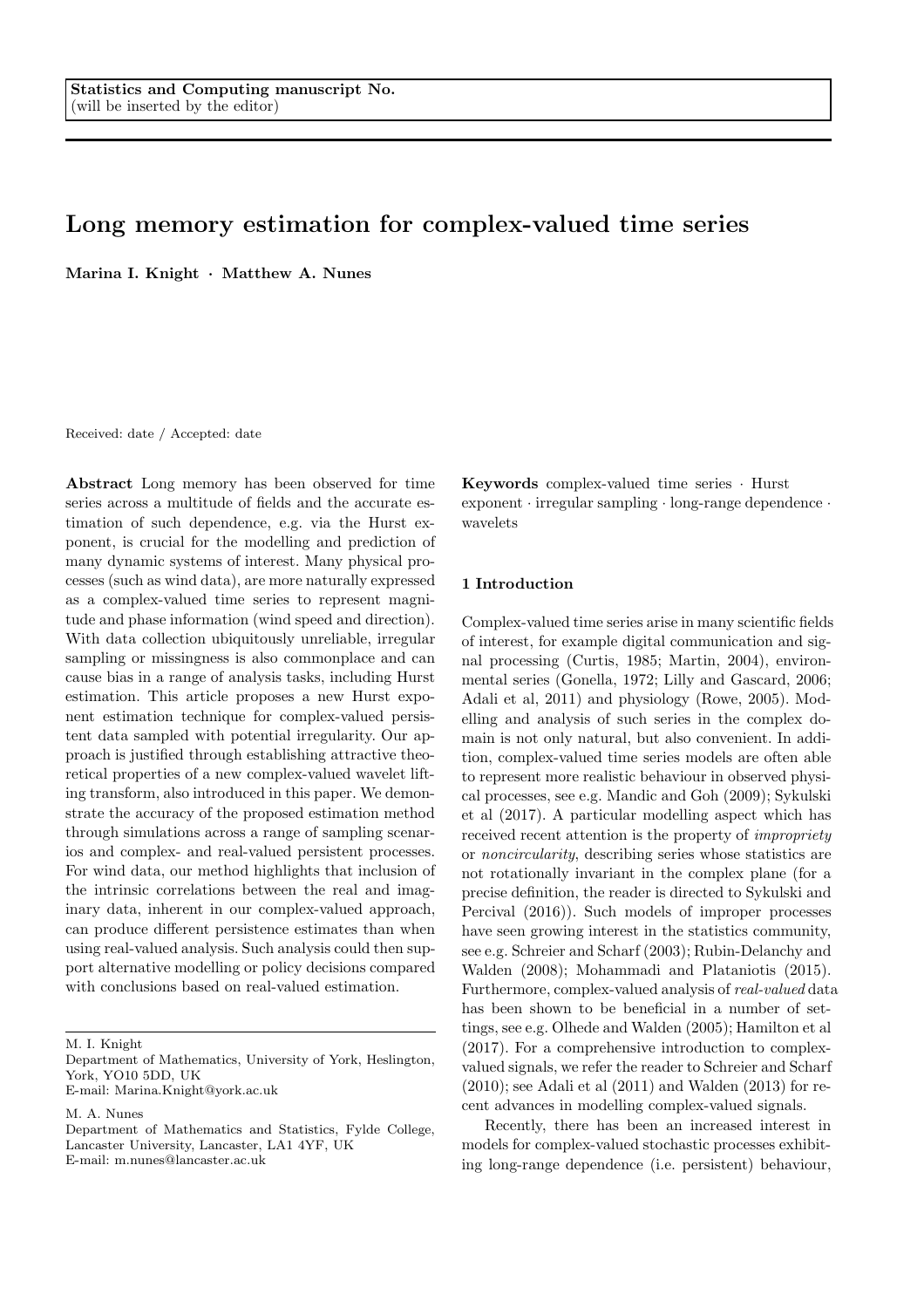which has seen extensions of real-valued process modelling frameworks for the complex-valued fractional Brownian motion (fBM) and Matérn processes, see respectively Coeurjolly and Porcu (2017b) and Lilly et al (2017), as well as for (improper) fractional Gaussian noise (Sykulski and Percival, 2016). For these constructions, just as for real-valued processes (Hurst, 1951; Mandelbrot and Van Ness, 1968), the degree of memory can still be quantified by means of a single parameter, the Hurst exponent parameter (Amblard et al, 2012; Sykulski and Percival, 2016). Accurate estimation of the Hurst parameter offers valuable insight into a multitude of modelling and analysis tasks, such as model calibration and prediction (Beran et al, 2013; Rehman and Siddiqi, 2009; Knight et al, 2017).

Complex-valued processes, both proper (circular) and improper (noncircular), are relevant across fields such as oceanography and geophysics (Adali et al, 2011; Sykulski et al, 2017), where data are typically difficult to acquire and will frequently suffer from omissions/ missingness or be irregularly sampled (see e.g. Figure 1). In the next section, we describe datasets arising in environmental science that feature missing observations, which can be examined for long memory with a complex-valued representation. However, we note here that data from other scientific areas may benefit from analysis with our proposed methodology, see Section 6 for further discussion.

#### 1.1 Persistence in wind series

Our motivating data example in this article arises from climatology. More specifically, wind series have been analysed extensively in the literature for modelling local weather patterns and spread of pollutants, as well as global climate dynamics. Long memory in wind series has been established by a number of authors, see e.g. Haslett and Raftery (1989); Chang et al (2012); Piacquadio and de la Barra (2014) and references therein. Specifically, Hurst exponent estimates for wind speed series on a range of sampling resolutions, including the five minute scale considered here, have been shown to be in the range  $0.7 - 0.9$ , indicating strong long-range dependence, see e.g. Fortuna et al (2014). Accurate Hurst exponent estimation is used for accurate forecasting of wind speed, for example to assess future power yields (Haslett and Raftery, 1989; Bakker and van den Hurk, 2012).

Wind speed analysis in the literature is predominantly performed using real-valued data, such as (magnitude) wind speed series. However, more recently a number of authors have advocated modelling wind measurements as *complex-valued*, developing analysis tools

which exploit both speed *and* directional information of wind time series, see e.g. Goh et al (2006); Tanaka and Mandic (2007). These complex-valued modelling approaches have resulted in methodology for improved prediction for series such as those considered in this article (Mandic et al, 2009; Dowell et al, 2014). To our knowledge, long memory estimation for stationary time series is exclusively performed using real-valued time series. In this article, we analyse the degree of persistence (long memory intensity) exhibited by complex-valued wind measurements, i.e. series which have both wind speed and direction, using new complex-valued Hurst estimation methodology we propose here.

The wind series we consider in this article consists of two datasets measured at a five minute resolution from the Iowa Department of Transport's Automated Weather Observing System (AWOS). The (speed and angular) measurements for both datasets are available at http://mesonet.agron.iastate.edu/AWOS/. We firstly analyse data obtained from the Atlantic Municipal Airport (AIO) monitoring site over a period from 15th April 2017 until 30th April 2017. Whilst the sampling interval for the measurements is reported as five minutes, due to a number of reasons, for example faulty recording devices, the data in fact feature missingness which results in a mix of sampling intervals – our first dataset has intervals ranging from 5 to 15 minutes.

Since we have both speed and directional information for the dataset, we shall view the series using a complex-valued representation. The real and imaginary components of the series are shown in Figure 1(a) and Figure 1(b), together with the locations of the missing data (depicted by triangles). The length of the first series is  $n = 3131$  with an overall rate of missingness of 12%. Similar datasets from the Iowa monitoring system have been previously studied in the literature for the non-missing case but not in the context of Hurst estimation, see e.g. Tanaka and Mandic (2007); Adali et al (2011).

To explore the potential persistence in wind series, we examine the autocorrelation in the real and imaginary parts of the series, shown in Figure  $2(a)$  and Figure 2(b) for the Wind A series. For these data, both components show highly significant autocorrelation over a range of lags, indicating long memory.

To further illustrate potential benefits of a more considered analysis approach for such data, we also investigate a dataset from the same monitoring site but for a different time period, specifically, 30th April 2017 until 14th May 2017. For this dataset, the majority of the data are observed at a spacing of 5 minutes, but a significant amount have intra-measurement sampling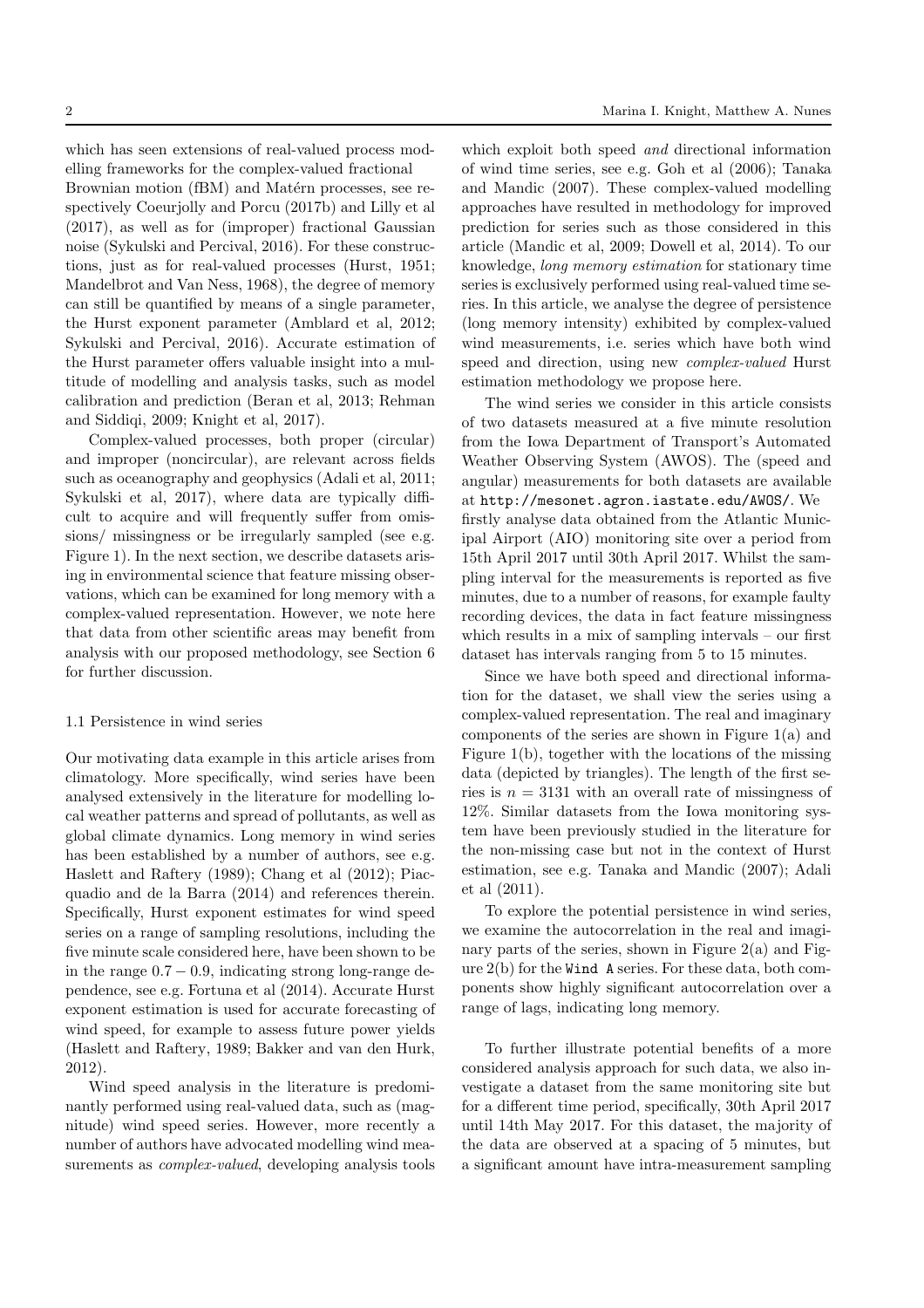

Fig. 1: (a) Real component of the Wind A data series; (b) Imaginary component of the Wind A data series; (c) Real component of the Wind B data series; (d) Imaginary component of the Wind B data series. Red triangles indicate missing data locations.

between 10 and 20 minutes resulting from a missingness proportion of 20%; the series is of length  $n = 2942$ . We have specifically chosen to examine this second time period due to its high degree of missingness. The two components of the complex-valued series can be seen in Figure 1(c) and Figure 1(d) (triangles indicate missing series values).

Similar observations about potential long memory characteristics can be made for the second complexvalued wind series. In particular, both real and imaginary components of the series show considerable autocorrelation over a large range of lags (Figure 2(c) and Figure  $2(d)$ ).

In addition, plotting the series in the complex plane, we see that both datasets exhibit a rotational behaviour, due to the angular component of the series (Figure 3). The series are not symmetric, exhibiting clear noncircularity, suggesting a model which allows for impropriety is appropriate for analysis (for an in-depth discussion of these properties the reader is directed to e.g. Sykulski and Percival (2016)). This reflects similar observations on impropriety shown for other Iowa AWOS data in Adali et al (2011), as well as other wind series (Mandic and Goh, 2009).

### 1.2 Aim and structure of the paper

A feature of many geophysical series, such as described in Section 1.1, is that there is a need to jointly analyse both components of a bivariate signal in order to reveal a common behaviour. Due to the natural representation in the complex plane, one mathematical so-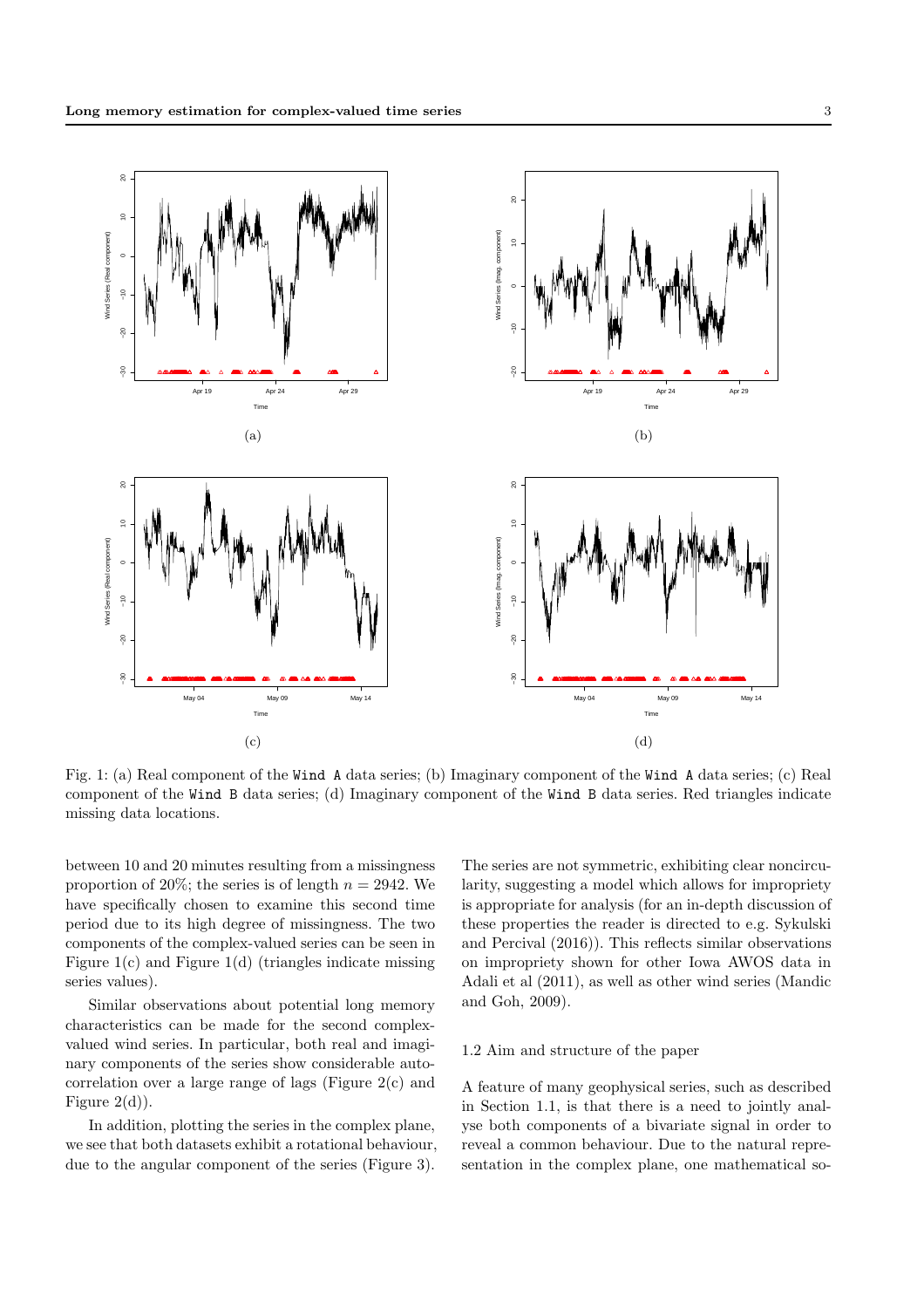

Fig. 2: (a) Autocorrelation for (a) the real component of the Wind A series from Figure 1; (b) the imaginary component of the Wind A series; (c) the real component of the Wind B series from Figure 1; (d) the imaginary component of the Wind B series (all treated as regularly spaced). Both components of the two datasets show autocorrelation at large lags, indicating persistent behaviour.

lution is to combine the two pieces of information into a single, complex-valued series and analyse its properties (Mandic and Goh, 2009). Adopting this approach thus calls for analysis techniques capable of dealing with complex-valued data. Additionally, for many applications the process sampling structure is inherently irregular, as the two components may be measured at irregular times, or the data may be blighted by missingness due to measurement device failures. In the realvalued case, the common practice of preprocessing the data to mitigate against irregular or missing observations, results in inaccuracies in long memory estimation by traditional methods. More specifically, there is now well-documented evidence that preprocessing by imputation or interpolation, as well as data aggregation leads to overestimation of persistence, see for example, Beran et al (2013), Zhang et al (2014) or Knight et al (2017).

In practice, to the authors' best knowledge, the only technique that permits Hurst exponent estimation for complex-valued processes is that of Coeurjolly and Porcu (2017b) which tackles the setting of regularly sampled (proper) complex-valued fractional Brownian motion. Motivated by the serious implications of inaccurate estimation in the real-valued setting, in this work we propose the first methodological approach that answers the timely challenge of accurate assessment of long memory persistence for complex-valued processes featuring regular or irregular sampling (including missingness).

At the heart of our methodology is a second generation wavelet-based approach. The reasoning behind this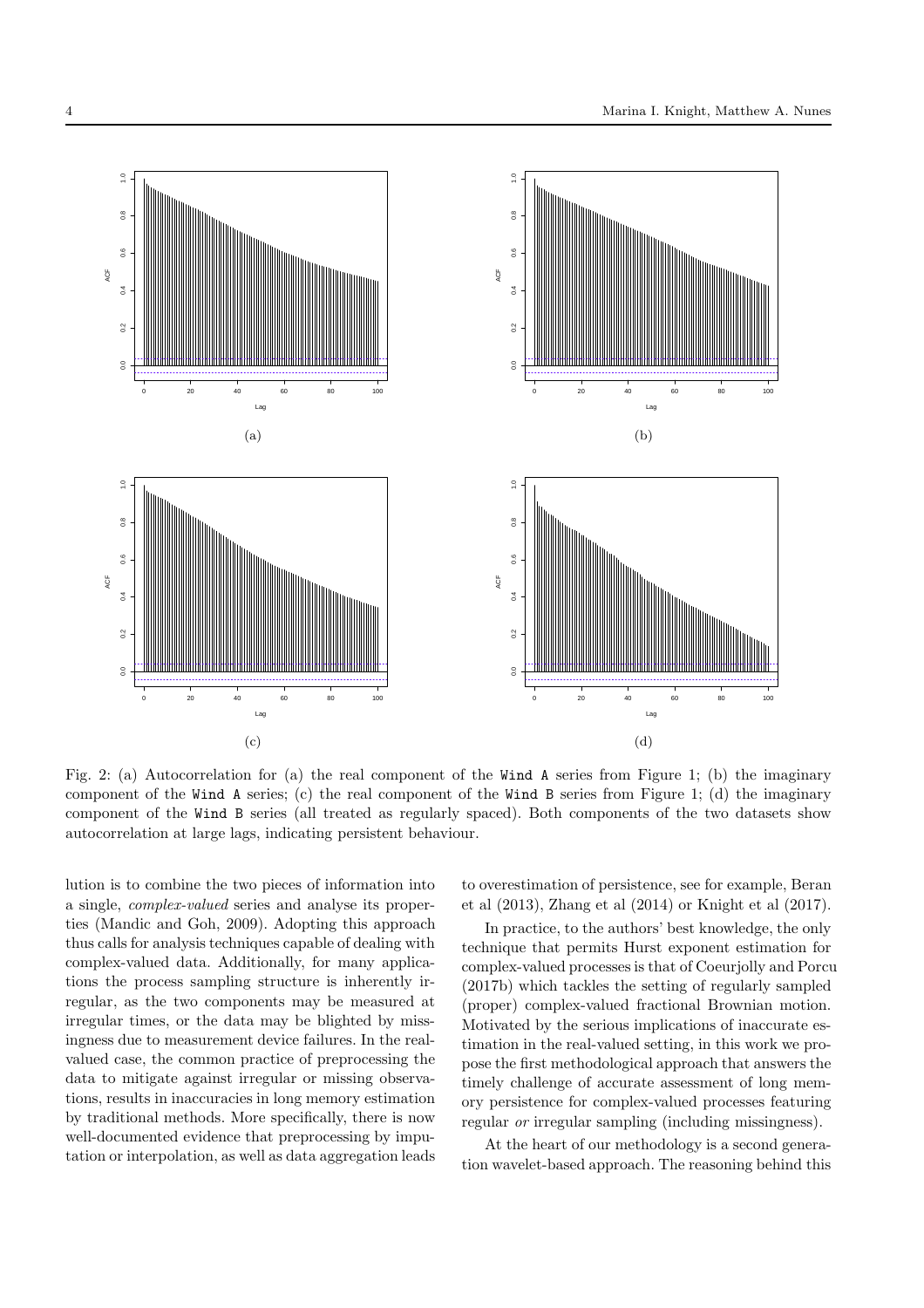

Fig. 3: Scatter plot of real and imaginary series values for (a) the Wind A data and (b) the Wind B series shown in Figure 1. Both series exhibit noncircular (improper) characteristics.

choice is two-fold: (i) (classical) wavelets have proved to be very successful in the context of regularly sampled (real-valued) time series with long memory and are considered the 'right domain' of analysis (Flandrin, 1998); and (ii) for irregularly sampled (real-valued) processes, or those featuring missingness, the wavelet lifting algorithm of Knight et al (2017) has provided a first long memory estimation solution and was shown to yield competitive results even for regularly sampled data.

The main contributions of the work in this paper are as follows. We propose (1) a novel lifting algorithm designed to work on complex-valued data with a potentially irregular sampling structure and (2) a Hurst parameter estimator for complex-valued processes sampled with a regular or irregular structure. Our method will be shown to improve on real-valued Hurst estimation results, including for regularly spaced data.

The remainder of this article is organised as follows. We begin, in Section 2, by reviewing (complexvalued) long memory processes and giving an overview of wavelet lifting transforms. Section 3 introduces our novel complex-valued lifting transform, establishes its iterative bases construction and theoretical results on its decorrelation properties. Section 4 demonstrates how these properties can be exploited to design our proposed lifting-based Hurst exponent estimation procedure for complex-valued data sampled with irregularity/ missingness. Section 5.1 contains a simulation study evaluating the performance of our new method using synthetic data. In Section 5.2, we consider the application of our approach to the wind series datasets introduced in Section 1.1, discussing the potential consequences of our analysis. Finally, Section 6 outlines some avenues of future work and discusses other potential applications.

## 2 Review of complex-valued processes, long-range dependence and wavelet lifting

### 2.1 Complex-valued processes

Let us denote a (complex-valued) second-order stationary time series by  $\{X_t\}$  and its autocovariance function as  $\gamma_X(t_i - t_j) = \mathbb{E}(X_{t_i} \overline{X}_{t_j})$ , under the assumption that  $\mathbb{E}(X_t) = 0$  and denoting by  $\cdot$  complex conjugation. As the autocovariance function  $\gamma_X$  does not completely characterise a complex-valued time series, we also make use of its complementary or pseudo-covariance,  $r_X(t_i (t_j) = \mathbb{E}(X_{t_i}X_{t_j})$ , again assuming  $\mathbb{E}(X_t) = 0$ . In general, both autocovariances are complex-valued and have the properties of Hermitian symmetry and symmetry, respectively (see e.g. Sykulski and Percival (2016)).

In many applications, such as radar and communications, processes are assumed to have the property that  $r_X(\cdot) = 0$  (Neeser and Massey, 1993; Picinbono, 1994; Adali et al, 2011); such processes are known as proper or circularly-symmetric and are completely determined by their autocovariance  $\gamma_X$ . In contrast, applications such as those described in Schreier and Scharf (2010); Adali et al (2011); Chandna and Walden (2017) deal with improper processes, whereby there exists a lag  $\tau$  such that  $r_X(\tau) \neq 0$ . Another often encountered property is that of time-reversibility; for complex-valued processes Didier and Pipiras (2011) have shown that timereversibility results in complex-valued processes with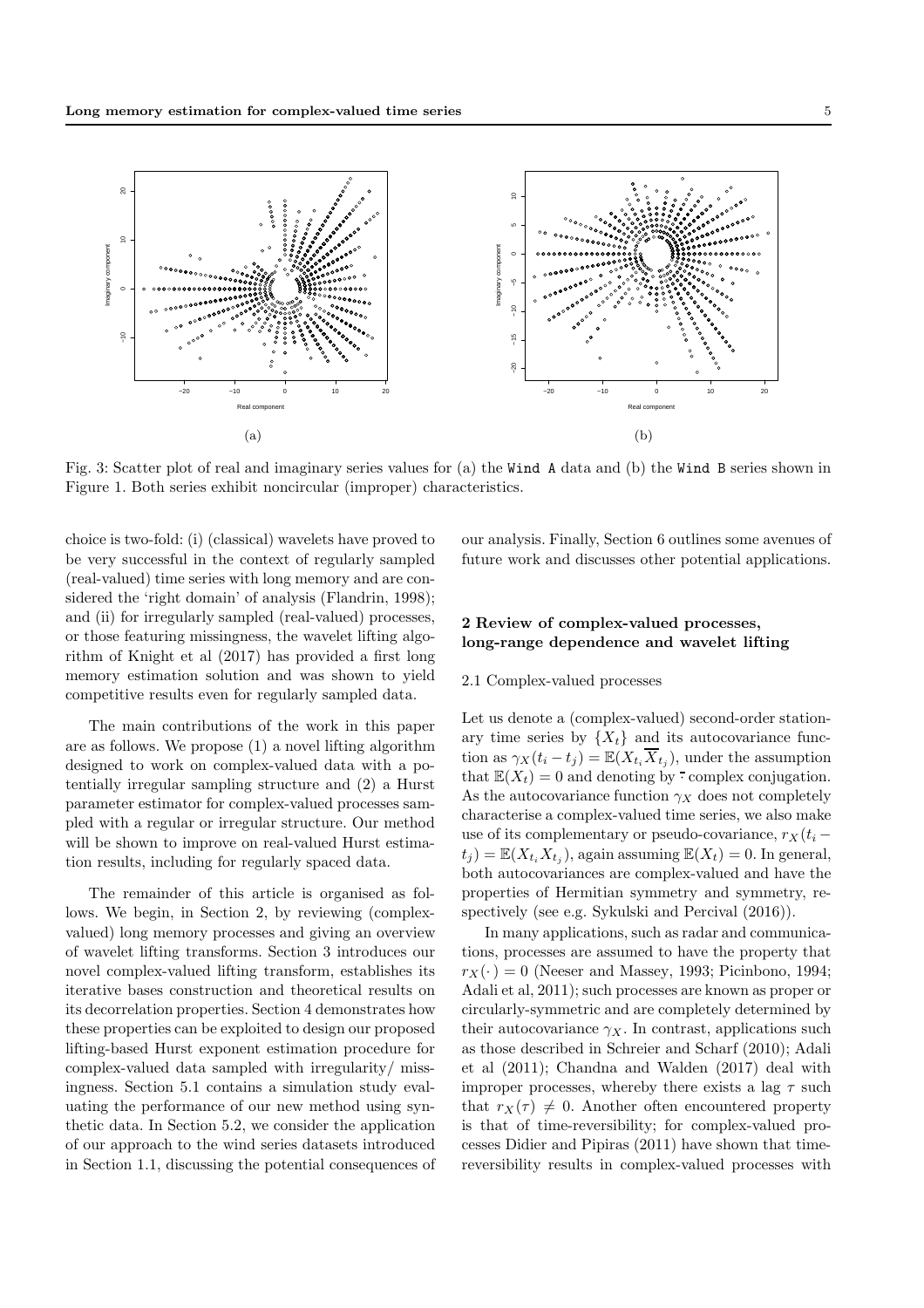real-valued autocovariances, which is precisely the setting under which Sykulski and Percival (2016) develop their exact simulation method for improper stationary Gaussian processes.

### 2.2 Long memory and its estimation

Classical literature for long-range behaviour of realvalued processes shows that persistence is often characterized by a parameter, such as the Hurst exponent,  $H$ , introduced to the literature by Hurst (1951) in hydrology and its estimation is treated across a large body of established literature, e.g. Beran et al (2013). Mandelbrot and Van Ness (1968) introduced self-similar and related processes with long memory, along with the associated statistical inference. Extensions of fractional Brownian motion to the complex-valued case, defined as a self-similar Gaussian process with stationary increments, are dealt with in e.g. Coeurjolly and Porcu (2017b); Lilly et al (2017). Put simply, the property of self-similarity amounts to the preservation of the process' statistical properties in the face of rescaling, thus naturally fostering the definition of the Hurst exponent.

Just as in the real-valued case, a complex-valued self-similar process  $\{X_t\}$  with parameter H satisfies  $X(at) \stackrel{d}{=} a^H X(t)$  for  $a > 0$ ,  $H \in (0,1)$  and where  $\stackrel{d}{=}$  means equal in distribution (Coeurjolly and Porcu, 2017b). Note that the self-similarity definition implies that both the real and imaginary strands of the complexvalued process  $\{X_t\}$  evolve according to the same exponent H. The property of self-similarity results into the fBM spectrum to behave as  $f_X(\omega) = A^2 |\omega|^{-2\delta}$ for frequencies  $\omega$ , a constant A and  $\delta \in (1/2, 3/2)$ . The spectral slope parameter  $\delta$  is linked to the aspect ratio of process rescaling for self-similar behaviour as  $H = \delta - 1/2 \in (0, 1)$  and also determines the degree of persistence in the differenced version of the process, the fractional Gaussian noise (Lilly et al, 2017). An example of such a process is the improper fractional Gaussian noise with the pseudo-covariance proportional to the autocovariance (both real-valued), both proportional to  $\tau^{2\delta-3}$  (Sykulski and Percival, 2016; Lilly et al, 2017).

Definition 1 (Lilly et al (2017)) A stationary (finite variance) complex-valued process  $\{X_t\}$  with realvalued autocovariance  $\gamma_X$  is said to have long memory if  $\gamma_X(\tau) \sim c_\gamma |\tau|^{-\beta}$  as  $|\tau| \to \infty$  and  $\beta \in (0, 1)$ , where  $\sim$ means asymptotic equality. In other words, the process autocovariance displays long term decay.

Equivalently, the autocovariance Fourier pair, namely the spectral density, has the property that  $f_X(\omega) \sim$ 

 $c_f |\omega|^{-\alpha}$  for frequencies  $\omega \to 0$  and  $\alpha \in (0,1)$  with  $\alpha = 1 - \beta = 2H - 1$ . In general, if  $0.5 < H < 1$  the process exhibits long memory, with higher H values indicating stronger dependence, whilst if  $0 < H < 0.5$ the process has short memory. An improper fractional Gaussian noise constructed as outlined above (Sykulski and Percival, 2016) with  $1 < \delta < 3/2$  thus has long memory  $(-\beta = 2\delta - 3 = 2H - 2 \in (-1,0)$  hence  $1/2 < H < 1$ ).

For real-valued time series, estimation of the Hurst exponent  $H$  traditionally takes place in the time domain (Mandelbrot and Taqqu, 1979; Bhattacharya et al, 1983; Taqqu et al, 1995; Giraitis et al, 1999; Higuchi, 1990; Peng et al, 1994) and/ or in the frequency domain by means of connections to Fourier or wavelet spectrum decay e.g. Lobato and Robinson (1996), McCoy and Walden (1996), Whitcher and Jensen (2000) and Abry et al (2013). Recent works that deal with long memory estimation in various settings are Vidakovic et al (2000), Shi et al (2005), Hsu (2006), Jung et al (2010), Coeurjolly et al (2014). Some authors have recently considered Hurst estimation using complex-valued wavelets in the regularly spaced real-valued image context, see Nelson and Kingsbury (2010); Jeon et al (2014); Nafornita et al (2014). Reviews comparing several techniques for Hurst exponent estimation (for real-valued series) can be found in e.g. Taqqu et al (1995). Even when only considering real-valued data, Knight et al (2017) show that methods designed for regularly spaced data often fail to deliver a robust estimate if the time series is subject to missing observations or has been sampled irregularly, and in this context they propose a lifting-based approach for Hurst estimation. While this approach serves well when the process is real-valued, it cannot cope with complex-valued processes. Coeurjolly and Porcu (2017b) propose a method of estimation in the setting of (circular) complex-valued fractional Brownian motion assuming a regular sampling structure, but cannot readily cope with sampling irregularity or measurement dropout/ missingness.

2.3 Wavelet lifting paradigm for irregularly sampled real-valued data

The lifting algorithm, first introduced by Sweldens (1995), constructs 'second-generation' wavelets adapted for nonstandard data settings, such as intervals, surfaces, as well as irregularly spaced data. Lifting has since been used successfully for a variety of statistical problems dealing with real-valued signals, including nonparametric regression, spectral estimation and long memory estimation see e.g. Trappe and Liu (2000); Nunes et al (2006); Knight et al (2012, 2017); Hamilton et al (2017).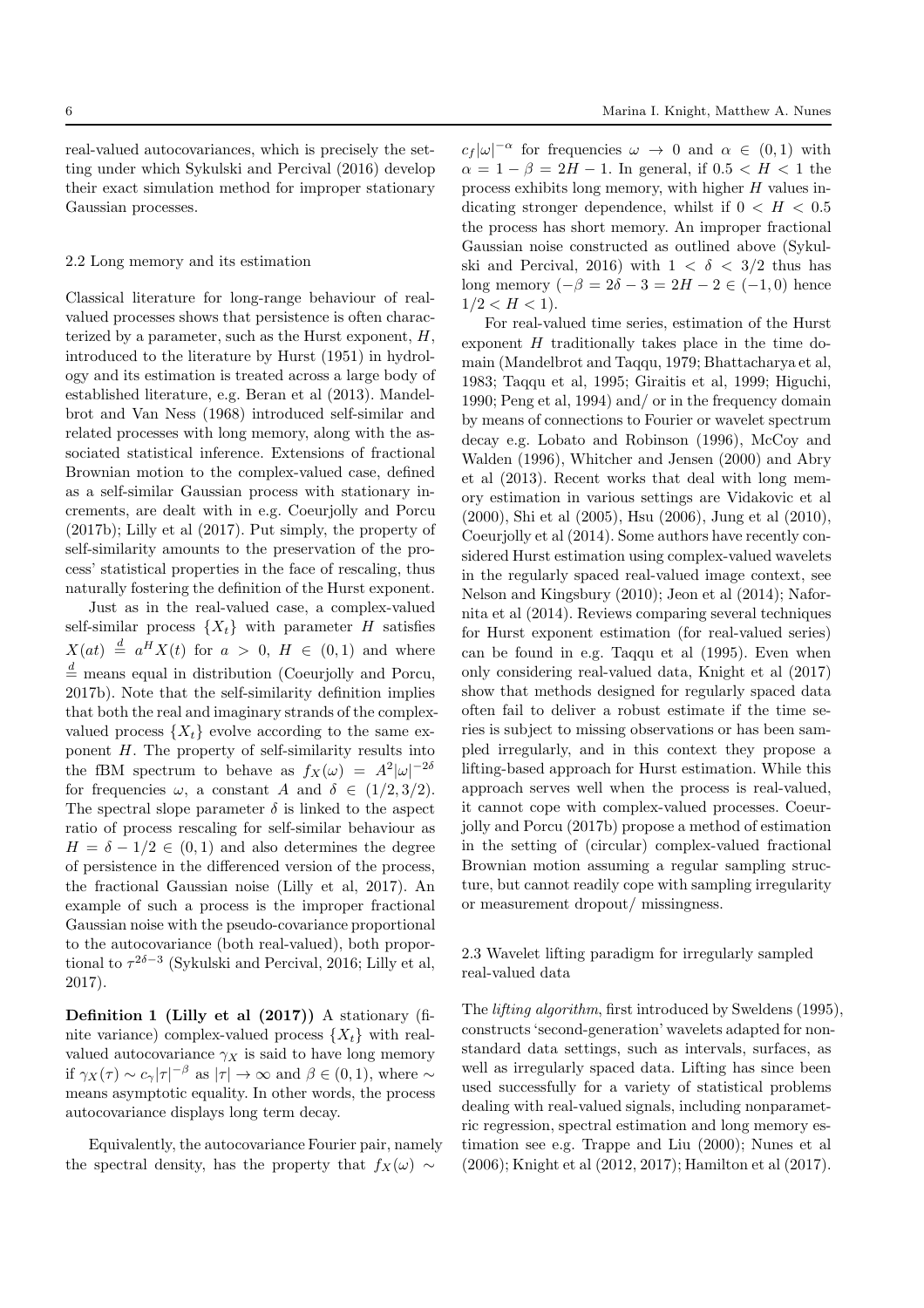For a recent review of lifting, the reader is directed to Jansen and Oonincx (2005).

As our proposed lifting transform and subsequent long memory estimation method both make use of a recently developed lifting transform, the lifting one coefficient at a time (LOCAAT) transform of Jansen et al (2001, 2009), we shall briefly introduce it next.

Suppose a real-valued function  $f(\cdot)$  is observed at a set of  $n$ , possibly irregular, locations or time points,  $\underline{x} = (x_1, \ldots, x_n)$  and is represented by  $\{(x_i, f(x_i))\}$  $f_i)$ <sub> $i=1$ </sub>. The lifting algorithm of Jansen et al (2001) begins with the  $f = (f_1, \ldots, f_n)$  values, known as scaling function values, together with an interval associated to each location,  $x_i$ , which represents the 'span' of that point. By performing LOCAAT, we aim to transform the initial  $f$  into a set of, say,  $L$  coarser scaling coefficients and  $(n-L)$  wavelet or detail coefficients, where L is a desired 'primary resolution' scale. This is achieved by repeating three steps: split, predict and update. In the algorithm of Jansen et al (2001), the split step is performed by choosing a point to be removed ('lifted'),  $j_n$ , say. We denote this point by  $(x_{j_n}, f_{j_n})$ , and identify its set of neighbouring observations,  $\mathscr{I}_n$ . The predict step estimates  $f_{j_n}$  by using regression over the neighbouring locations  $\mathscr{I}_n$ . The prediction error (the difference between the true and predicted function values),  $d_{j_n}$  or detail coefficient, is then computed by

$$
d_{j_n} = f_{j_n} - \sum_{i \in \mathscr{I}_n} a_i^n f_i,\tag{1}
$$

where  $(a_i^n)_{i \in \mathscr{I}_n}$  are the weights resulting from the regression procedure. For points with only one neighbour, the prediction is simply  $d_{j_n} = f_{j_n} - f_i$ . This prediction via regression can of course be carried out using a variety of weights. Notably, Hamilton et al (2017) proposed to use two (rather than just one) prediction filters and encompassed the detail information into complexvalued wavelet coefficients. As more information was extracted from the signal, this approach was shown to improve results for nonparametric regression and spectral/ coherence estimation settings, but nevertheless is limited to real-valued signals. The update step consists of updating the f-values of the neighbours of  $j_n$  used in the predict step using a weighted proportion of the detail coefficient:

$$
f_i^{(updated)} := f_i + b_i^n d_{j_n}, \quad i \in \mathcal{I}_n,
$$
\n
$$
(2)
$$

where the weights  $(b_i^n)_{i \in \mathscr{I}_n}$  are subject to the constraint that the algorithm preserves the signal mean value (Jansen et al, 2001, 2009). The interval lengths associated with the neighbouring points are also updated to account for the effect of the removal of  $j_n$ . In effect, this attributes a

portion of the interval associated to the removed point to each neighbour.

These *split, predict* and *update* steps are then repeated on the updated signal, and after each iteration a new wavelet coefficient is produced. Hence, after say  $(n - L)$  removals, the original data is transformed into L scaling and  $(n - L)$  wavelet coefficients. This is similar in spirit to the classical discrete wavelet transform (DWT) step which takes a signal vector of length  $2^{\ell}$ and through filtering operations produces  $2^{\ell-1}$  scaling and  $2^{\ell-1}$  wavelet coefficients.

An attractive feature of lifting schemes, including the LOCAAT algorithm, is that the transform can be inverted easily by reversing the split, predict and update steps.

The current scarcity of Hurst estimation techniques for complex-valued processes, both in a uniform, but even more so in a non-uniform sampling setting, as well as the effectiveness of the lifting transform in representing irregularly sampled information, jointly motivate our proposed approach to tackle this analysis problem: firstly we propose a novel lifting transform able to cope with irregularly sampled complex-valued processes, and secondly we construct a long memory estimator using the corresponding complex-valued lifting coefficients. Notably, the proposed method is suitable for regularly or irregularly sampled processes, both realand complex-valued; in particular, Hurst estimation is addressed for improper complex-valued processes that have real-valued covariances, as introduced in Sykulski and Percival (2016), as well as for proper complexvalued series, as described in Coeurjolly and Porcu (2017b).

### 3 A new lifting algorithm for complex-valued signals and its properties

In this section, we introduce our proposed lifting algorithm for a complex-valued function and establish its decorrelation properties.

# 3.1 Proposed C 2 -LOCAAT algorithm for complex-valued signals

Suppose now a *complex-valued* function  $f(\cdot)$  is observed at a set of  $n$ , possibly irregular, locations or time points,  $\underline{x} = (x_1, \ldots, x_n)$  and is represented by  $\{(x_i, f(x_i))\}$  $f_i)$ <sub>i=1</sub>. Our proposed algorithm builds a redundant transform that starts with the complex-valued signal  $f = (f_1, \ldots, f_n) \in \mathbb{C}^n$  and transforms it into a set of, say, R coarse (complex-valued) scaling coefficients and  $2 \times (n - R)$  (complex-valued) detail coefficients, where  $R$  is the desired primary resolution scale. As is usual in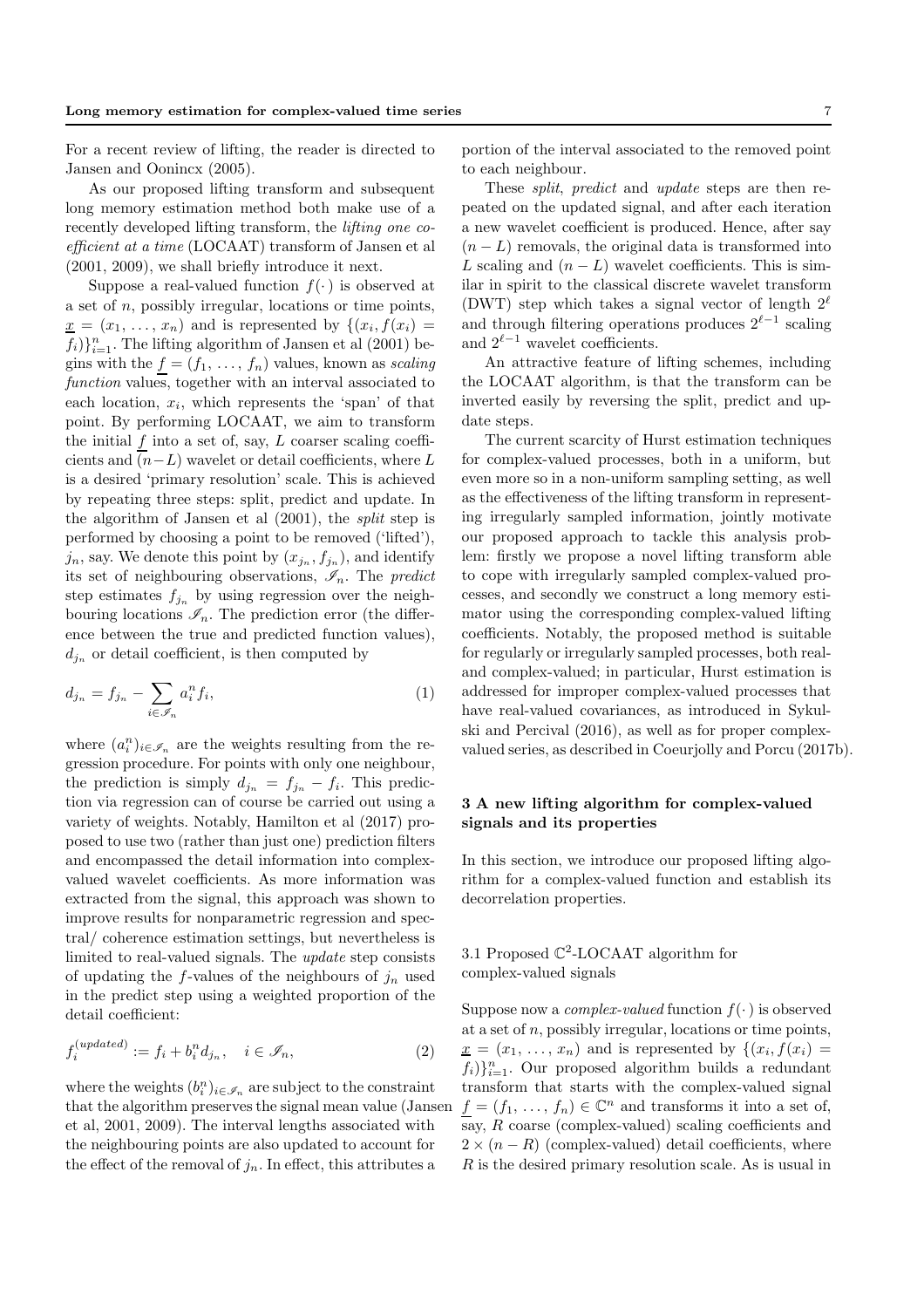lifting, our algorithm re-iterates the three steps—split, predict and update—in a modified version, as described below.

At the first stage  $(n)$  of the algorithm, denote the smooth coefficients as  $c_{n,k} = f_k$ , the set of indices of smooth coefficients by  $S_n = \{1, \ldots, n\}$  and the set of indices of detail coefficients by  $D_n = \emptyset$ . The sampling structure is accounted for using the distance between neighbouring observations, and at stage  $n$  we define the span of  $x_k$  as  $s_{n,k} = \frac{x_{k+1} - x_{k-1}}{2}$ .

At the next stage  $(n-1)$ , the proposed algorithm proceeds as follows:

Split: Choose a point to be removed and denote its index by  $j_n$ . Typically, points from the densest sampled regions are removed first, but other predefined removal choices are also possible, as we shall discuss below. We shall often refer to the removal order as a trajectory, following Knight and Nason (2009).

*Predict:* The set of neighbours  $(J_n)$  of the point  $j_n$  are identified. Note that the set of neighbours is indexed by  $n$  as the choice will depend on the removal stage (via the points remaining at that stage). The predict step estimates  $c_{n,j_n} = f_{j_n}$  by using regression over the neighbouring locations  $J_n$  and two prediction schemes, a strategy first suggested by Hamilton et al (2017) for real-valued signals. Each prediction scheme is defined by its respective filter, L and M, orthogonal on each other. The filter L corresponds to the (possibly) linear regression choice as is usual in LOCAAT. The filter M is linked to L through a specific set of properties, discussed in detail in Hamilton et al (2017) and described in step 2 of Algorithm 1. Both filters are constructed such that the corresponding wavelet coefficients of any constant polynomial are 0 (known in the wavelet literature, as possessing (at least) one vanishing moment).

The prediction residuals following the use of each filter are given by

$$
\lambda_{j_n} = l_{j_n}^n c_{n,j_n} - \sum_{i \in J_n} l_i^n c_{n,i},\tag{3}
$$

$$
\mu_{j_n} = m_{j_n}^n c_{n,j_n} - \sum_{i \in J_n} m_i^n c_{n,i}, \tag{4}
$$

where  $\{l_i^n\}_{i\in J_n\cup\{j_n\}}$  and  $\{m_i^n\}_{i\in J_n\cup\{j_n\}}$  are the prediction weights associated with filters  $L$  and  $M$ ; as is typical in LOCAAT, we take  $l_{j_n}^n = 1$ .

Our proposal is to obtain two complex-valued detail (wavelet) coefficients by combining the two prediction residuals as follows

$$
d_{j_n}^{(1)} = \lambda_{j_n} + i \mu_{j_n},\tag{5}
$$

$$
d_{j_n}^{(2)} = \lambda_{j_n} - i \mu_{j_n}.
$$
 (6)

Note that if the original signal is real-valued, then  $\underline{d}^{(2)} =$  $\overline{\underline{d}}^{(1)}$  and all we need is  $\underline{d}^{(1)}$ . However, when the process is complex-valued as is the case here,  $\underline{d}^{(2)} \neq \overline{d}^{(1)}$  and we need both  $\underline{d}^{(1)}$  and  $\underline{d}^{(2)}$ . This is in contrast to Hamilton et al (2017), where the information from the two prediction schemes is corroborated into just *one* complexvalued wavelet coefficient, and although its naive implementation on the real and imaginary process strands would yield two sets of complex-valued wavelet coefficients, it would not be obvious how to best combine their information.

Update: In the update step, both the (complex-valued) smooth coefficients  ${c_{n,i}}$  and (real-valued) spans of the neighbours  $\{s_{n,i}\}\$ are updated according to filter **L**:

$$
c_{n-1,i} = c_{n,i} + b_i^n \lambda_{j_n},
$$
  
\n
$$
s_{n-1,i} = s_{n,i} + l_i^n s_{n,j_n} \quad \forall i \in J_n,
$$
\n
$$
(7)
$$

where  $b_i^n = (s_{n,j_n} s_{n-1,i})/(\sum_{i \in J_n} s_{n-1,i}^2)$  are the update weights, again computed so that the mean of the signal is preserved (Jansen et al, 2009). Updating the neighbours' spans accounts for the modification to the sampling grid induced by removing one of the observations, and using just one filter for update (akin to the approach of Hamilton et al (2017)) ensures the use of a common scale across both  $\underline{d}^{(1)}$  and  $\underline{d}^{(2)}$ .

The observation  $j_n$  is then removed from the set of smooth coefficients, hence after the first algorithm iteration, the index set of smooth coefficients is  $S_{n-1}$  =  $\{1, ..., n\} \backslash \{j_n\}$  and the index set of detail coefficients is  $D_{n-1} = \{j_n\}.$  The algorithm is then reiterated until the desired primary resolution level R has been achieved. In practice, the choice of the primary level  $R$  in LOCAAT lifting schemes is not crucial provided it is sufficiently low (Jansen et al, 2009), with  $R = 2$  recommended by Nunes et al (2006).

The three steps are then repeated on the updated signal, and each repetition yields two new wavelet coefficients. After points  $j_n, j_{n-1}, \ldots, j_{R+1}$  have been removed, the function can be represented as a set of  $2 \times$  $(n-R)$  detail coefficients,  $\{d_{j_k}^{(1)}\}_{k \in D_{n-R}}$  and  $\{d_{j_k}^{(2)}\}_{k \in D_{n-R}}$ , and R smooth coefficients,  ${c_{r-1,i}}_{i\in S_{n-R}}$ , thus resulting in a redundant transform. An algorithmic description of C 2 -LOCAAT appears in Algorithm 1.

The proposed algorithm can then be easily inverted by recursively 'undoing' the update, predict and split steps described above for the *first* filter  $(L)$ . More specifically, the inverse transform can be performed by the steps

$$
Undo \; Update: \; c_{n,i} = c_{n-1,i} - b_i^n \lambda_{j_n}, \; \forall i \in J_n
$$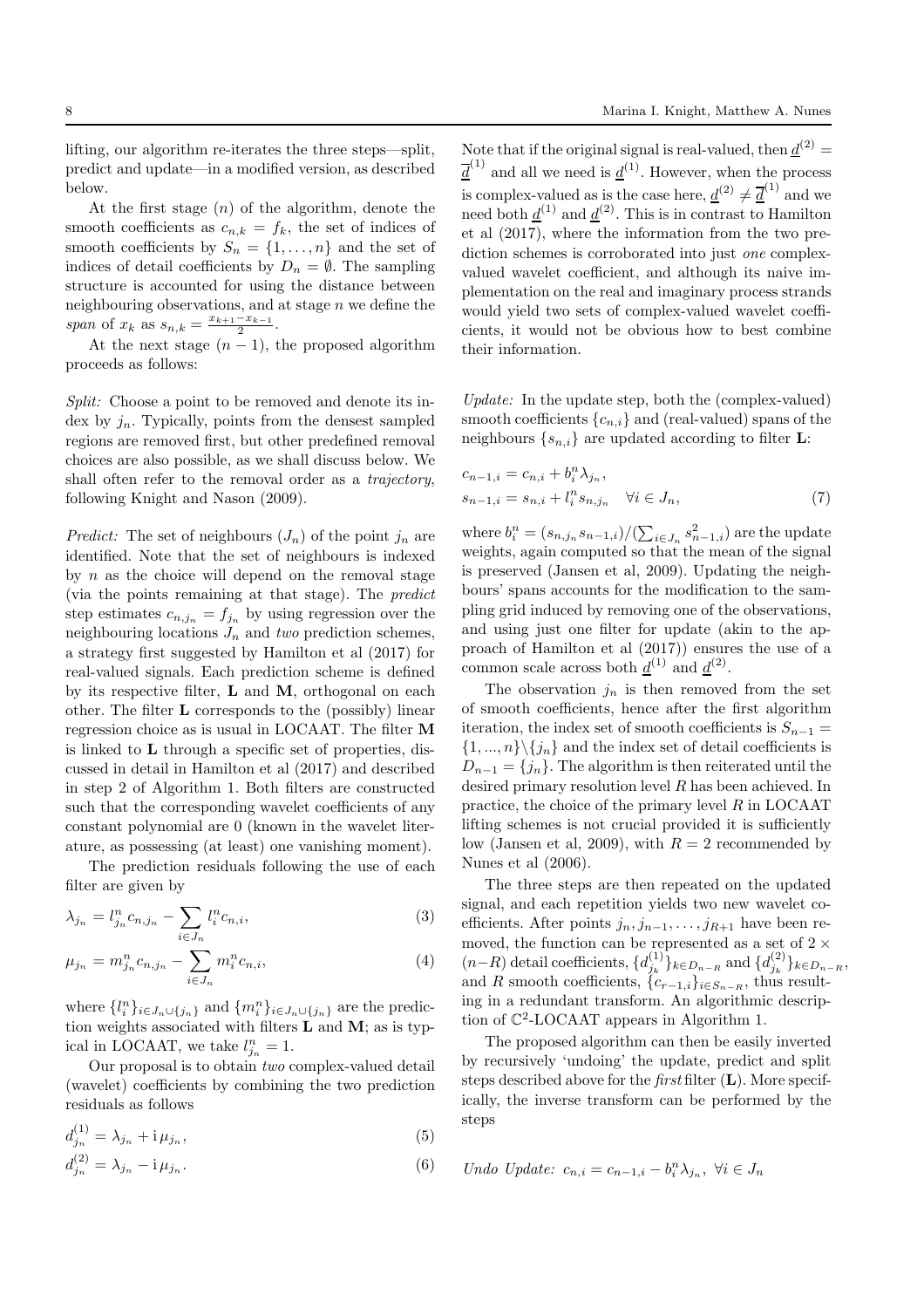Proposed  $\mathbb{C}^2$ -LOCAAT using two symmetrical neighbours: Choose a removal order (trajectory), either dictated by the sampling sequence or following a random permutation.

- 1. Split: Choose the first/next point to be removed from the set of smooth coefficients  $S_n = \{1, ..., n\}$  and denote its index by  $j_n$ .
- 2. Predict:
	- (a) Determine the set of neighbours  $J_n$  (one each side of  $j_n$ ) and use linear regression over the neighbourhood in order obtain a prediction at  $j_n$ . Calculate the prediction residual,  $\lambda_{j_n}$ , as the difference between the observed and predicted values at  $j_n$ (see equation (3)). This coupled with the requirement of achieving at least one vanishing moment amounts to obtaining a filter  $\mathbf{L} = (l_1, 1, l_3)$  with  $l_1 + l_3 = 1$ .
	- (b) Construct a new filter  $\mathbf{M} = (Am, (1+A)m, m)$  with  $A = \frac{l_1 - 2}{l_1 + 1}$  and  $m = \frac{l_1 + 1}{\sqrt{3}}$ . By construction, M is orthogonal on L, has at least one vanishing moment and  $\|\mathbf{L}\| = \|\mathbf{M}\|$ . Using **M**, obtain a new prediction residual,  $\mu_{j_n}$  (see equation (4)).
	- (c) The complex-valued wavelet (detail) coefficients at  $j_n$ are  $d_{j_n}^{(1)} = \lambda_{j_n} + i \mu_{j_n}$  and  $d_{j_n}^{(2)} = \lambda_{j_n} - i \mu_{j_n}$ .
- 3. Update: the smooth coefficients and their associated scales using the filter  $L$  (see equations  $(7)$ ). Update the index sets of smooth and detail coefficients as  $S_{n-1} = S_n \setminus \{j_n\}$  and  $D_{n-1} = \{j_n\}$  respectively.
- 4. **Iterate** steps 1–3 for  $j_{n-1}, \ldots, j_{R+1}$  with a typical primary resolution level  $R = 2$ , hence obtain a set of complex-valued wavelet coefficients indexed by  $D_R =$  $\{j_n, ..., j_{R+1}\}.$

Alg. 1: The complex-valued lifting scheme  $(\mathbb{C}^2-)$ LOCAAT) on a complex-valued signal.

Undo Predict:

$$
c_{n,j_n} = \frac{\lambda_{j_n} - \sum_{i \in J_n} l_i^n c_{n,i}}{l_{j_n}^n} \qquad \text{or} \qquad (8)
$$

$$
c_{n,j_n} = \frac{\mu_{j_n} - \sum_{i \in J_n} m_i^n c_{n,i}}{m_{j_n}^n}.
$$
\n(9)

Undoing either predict (8) or (9) step is sufficient for inversion.

A few remarks on our proposed  $\mathbb{C}^2$ -LOCAAT lifting algorithm are now in order.

Transform matrix representation. As with any linear transform, the algorithm that determines one set of detail coefficients, say  $\underline{d}^{(1)}$ , can also be represented using a matrix transform, i.e.  $\underline{d}^{(1)} = W^{(c)}f$ , where  $W^{(c)}$  is a  $n \times$ n matrix with complex-valued entries. When expressed as a matrix transform, our proposed  $\mathbb{C}^2$ -LOCAAT algorithm for a complex-valued process  $(f)$  can be expressed

as

$$
\underline{d} = \left(\frac{W^{(c)}}{W^{(c)}}\right)\underline{f} \tag{10}
$$

$$
=\left(\frac{\underline{d}^{(1)}}{\underline{d}^{(2)}}\right),\tag{11}
$$

with  $\underline{d}^{(1)} = W^{(c)}f$  and  $\underline{d}^{(2)} = \overline{W}^{(c)}f$ .

*Wavelet lifting scales and artificial levels.* The  $(\log_2)$ span associated with an observation at the last stage before its removal, say  $log_2(s_{k,j_k})$  for the detail coefficient  $d_{j_k}$  obtained at stage k, is used as a (continuous) measure of scale – this indirectly stems from the fact the wavelets are not dyadically scaled versions of a single mother wavelet. As the notion of scale of lifting wavelets is continuous, Jansen et al (2009) group wavelet functions of similar (continuous) scales into 'artificial' levels, to mimic the dyadic levels of classical wavelets (see Jansen et al (2001, 2009) for more details). We also adopt this strategy to group the complex-valued wavelet coefficients produced using our  $\mathbb{C}^2$ -LOCAAT algorithm. An alternative is to group the coefficients via their interval lengths into ranges  $(2^{j-1}\alpha_0, 2^j\alpha_0]$ , where  $j \ge 1$  and  $\alpha_0$  is the minimum scale. This construction more closely resembles classical wavelet dyadic scales, but both produce similar results. Note that by construction, the  $\mathbb{C}^2$ -LOCAAT transform crucially uses a common scale for both real and imaginary parts, and it is this feature that ensures that information is obtained on the same scale at every step.

Choice of removal order. The lifting algorithms in Section 2.3 and Section 3.1 are inherently dependent on the order in which points are removed as the algorithm progresses. Jansen et al (2009) remove points in order from the finest continuous scale to the coarsest, to mimic the DWT, which produces coefficients at the finest scale first, then at progressively coarser scales. However, in our proposed  $\mathbb{C}^2$ -LOCAAT scheme, we can choose to remove points according to a predefined path (or tra*jectory*)  $T = (x_{o_1}, \ldots, x_{o_n})$ , where  $(o_1, o_2, \ldots, o_n)$  is a permutation of the set  $\{1, \ldots, n\}$ . Knight and Nason (2009) introduced the nondecimated lifting transform, which proposes examining data using  $P$  bootstrapped paths from the space of  $n!$  possible trajectories. Aggregating the information obtained via this approach typically improves estimator variance and accuracy, not only in the long memory estimation context (Knight et al, 2017), but also for e.g. nonparametric regression (Knight and Nason, 2009). This strategy will be embedded in our proposed methodology in Section 4.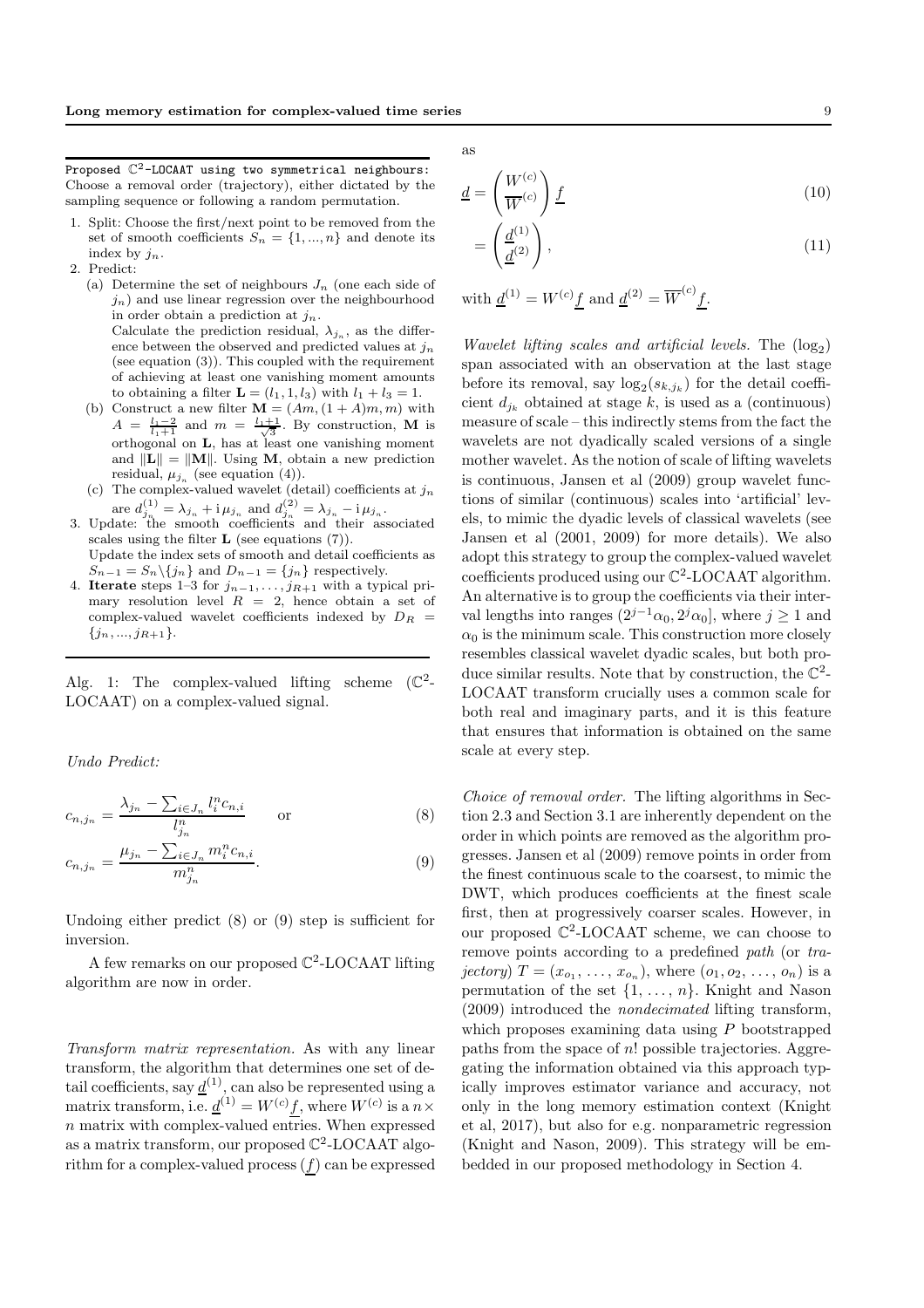3.2 Refinement equations for the scaling and wavelet functions under  $\mathbb{C}^2$ -LOCAAT

Although not explicitly apparent, the wavelet lifting construction induces a biorthogonal (second generation) wavelet basis construction, see e.g. Sweldens (1995). In the real-valued lifting one coefficient at a time paradigm, as the algorithm progresses, scaling and wavelet functions decomposing the frequency content of the signal are built recursively according to the predict and update equations (1) and (2) (Jansen et al, 2009). Also, the (dual) scaling functions are defined recursively as linear combinations of (dual) scaling functions at the previous stage.

Let us now investigate the basis decomposition afforded by our proposed  $\mathbb{C}^2$ -LOCAAT transform, as a result of performing the split, predict and update steps. As our construction involves two prediction filters, we decompose f on two biorthogonal bases. Our construction is reminiscent of the dual tree complex wavelet transform (CWT) (Kingsbury, 2001; Selesnick et al, 2005) which employs two separate classical wavelet transforms, but fundamentally differs through the construction of linked orthogonal filters.

In our proposed construction, let us denote the two scaling function and wavelet biorthogonal bases by  $\{\varphi^{(1)}, \tilde{\varphi}^{(1)}, \psi^{(1)}, \tilde{\psi}^{(1)}\}$  and  $\{\varphi^{(2)}, \tilde{\varphi}^{(2)}, \psi^{(2)}, \tilde{\psi}^{(2)}\}$  respectively. We now explore their relationships and recursive construction.

At stage  $r$ , the complex-valued signal  $f$  can be decomposed on each basis as

$$
f(x) = \sum_{\ell \in D_r} d_{\ell}^{(i)} \psi_{\ell}^{(i)}(x) + \sum_{k \in S_r} c_{r,k}^{(i)} \varphi_{r,k}^{(i)}(x), \quad i = 1, 2,
$$
\n(12)

with  $d_{\ell}^{(i)} = \langle f, \tilde{\psi}_{\ell}^{(i)} \rangle$  and  $c_{r,k}^{(i)} = \langle f, \tilde{\varphi}_{r,k}^{(i)} \rangle$  for both bases  $i = 1, 2$ , where the inner product is as usual defined on  $L^2(\mathbb{C})$ . As the update step is the same for both bases, it follows that  $c_{r,k}^{(1)} = c_{r,k}^{(2)}$ . Hence denote  $c_{r,k} = \langle f, \tilde{\varphi}_{r,k}^{(1)} \rangle = \langle f, \tilde{\varphi}_{r,k}^{(2)} \rangle$ , for all  $r, k$  and thus the dual scaling functions coincide under both bases. In what follows we shall denote these by  $\tilde{\varphi}_{r,k}$ .

**Proposition 1** Suppose we are at stage  $r - 1$  of the  $\mathbb{C}^2$ -LOCAAT algorithm. The recursive construction of the primal scaling and wavelet functions corresponding to the coefficients  $\underline{d}^{(1)}$ , in terms of the functions at the previous stage r, is given by

$$
\varphi_{r-1,j}^{(1)}(x) = \varphi_{r,j}^{(1)}(x) + \tilde{a}_j^r \varphi_{r,j_r}^{(1)}(x), \text{ if } j \in J_r,
$$
 (13)

$$
\varphi_{r-1,j}^{(1)}(x) = \varphi_{r,j}^{(1)}(x), \ \text{if } j \notin J_r,\tag{14}
$$

$$
\psi_{j_r}^{(1)}(x) = \frac{\overline{a}_{j_r}^r}{|a_{j_r}^r|^2} \varphi_{r,j_r}^{(1)}(x) - \sum_{j \in J_r} b_j^r \varphi_{r-1,j}^{(1)}(x), \qquad (15)
$$

where  $a_j^r = \ell_j^r + \mathrm{i} m_j^r$  and  $\tilde{a}_j^r = \frac{\overline{a}_{j_r}^r a_j^r}{|a_{j_r}^r|^2}$ .

Similarly, the recursive construction for the primal scaling and wavelet functions corresponding to the coefficients  $\underline{d}^{(2)}$ , in terms of the functions at the previous stage r, is given by

$$
\varphi_{r-1,j}^{(2)}(x) = \varphi_{r,j}^{(2)}(x) + \overline{\tilde{a}}_j^r \varphi_{r,j_r}^{(2)}(x), \ \text{if } j \in J_r,\tag{16}
$$

$$
\varphi_{r-1,j}^{(2)}(x) = \varphi_{r,j}^{(2)}(x), \ \text{if } j \notin J_r,\tag{17}
$$

$$
\psi_{j_r}^{(2)}(x) = \frac{a_{j_r}^r}{|a_{j_r}^r|^2} \varphi_{r,j_r}^{(2)}(x) - \sum_{j \in J_r} b_j^r \varphi_{r-1,j}^{(2)}(x). \tag{18}
$$

For the corresponding dual bases the recursive constructions are given by

$$
\tilde{\varphi}_{r-1,j}(x) = \tilde{\varphi}_{r,j}(x) + b_j^r \tilde{\psi}_{j_r}^L(x), \forall j \in J_r,
$$
\n(19)

$$
\tilde{\varphi}_{r-1,j}(x) = \tilde{\varphi}_{r,j}(x), \forall j \notin J_r,
$$
\n(20)

$$
\tilde{\psi}_{j_r}^{(1)}(x) = a_{j_r}^r \tilde{\varphi}_{r,j_r}(x) - \sum_{j \in J_r} a_j^r \tilde{\varphi}_{r,j}(x),\tag{21}
$$

$$
\tilde{\psi}_{j_r}^{(2)}(x) = \overline{a}_{j_r}^r \tilde{\varphi}_{r,j_r}(x) - \sum_{j \in J_r} \overline{a}_j^r \tilde{\varphi}_{r,j}(x),\tag{22}
$$

where  $\tilde{\psi}^L$  denotes the dual wavelet function corresponding to the L-filter only.

The proof can be found in Appendix A, Section A.1. Summarizing, the two bases can be represented as  $\{\varphi^{(1)}, \tilde{\varphi}, \psi^{(1)}, \tilde{\psi}^{(1)}\}$  and  $\{\overline{\varphi}^{(1)}, \tilde{\varphi}, \overline{\psi}^{(1)}, \tilde{\psi}^{(2)}\}$  and their recursive construction established above will be used in obtaining the formal properties required to justify our proposed long memory estimation approach.

# 3.3 Decorrelation properties of the C 2 -LOCAAT algorithm

Wavelet transforms are known to possess good decorrelation properties, see in the context of long memory processes e.g. Abry et al (2000); Jensen (1999); Craigmile et al (2001) for classical wavelets, and Knight et al (2017) for lifting wavelets constructed by means of LO-CAAT. The decorrelation property amounts to the consequent removal of the long memory in the wavelet domain, and thus estimation of the Hurst exponent can be carried out in this simplified context. Therefore, we next provide mathematical evidence for the decorrelation properties of the C 2 -LOCAAT algorithm and these will subsequently benefit our proposed long memory estimation procedure (see Section 4). The statement of Proposition 2 (next) aims to establish decorrelation results similar to earlier ones concerning regular wavelets (see e.g. Abry et al (2000, p.51) for fractional Gaussian noise, Jensen (1999, Theorem 2) for fractionally integrated processes or Theorem 5.1 of Craigmile and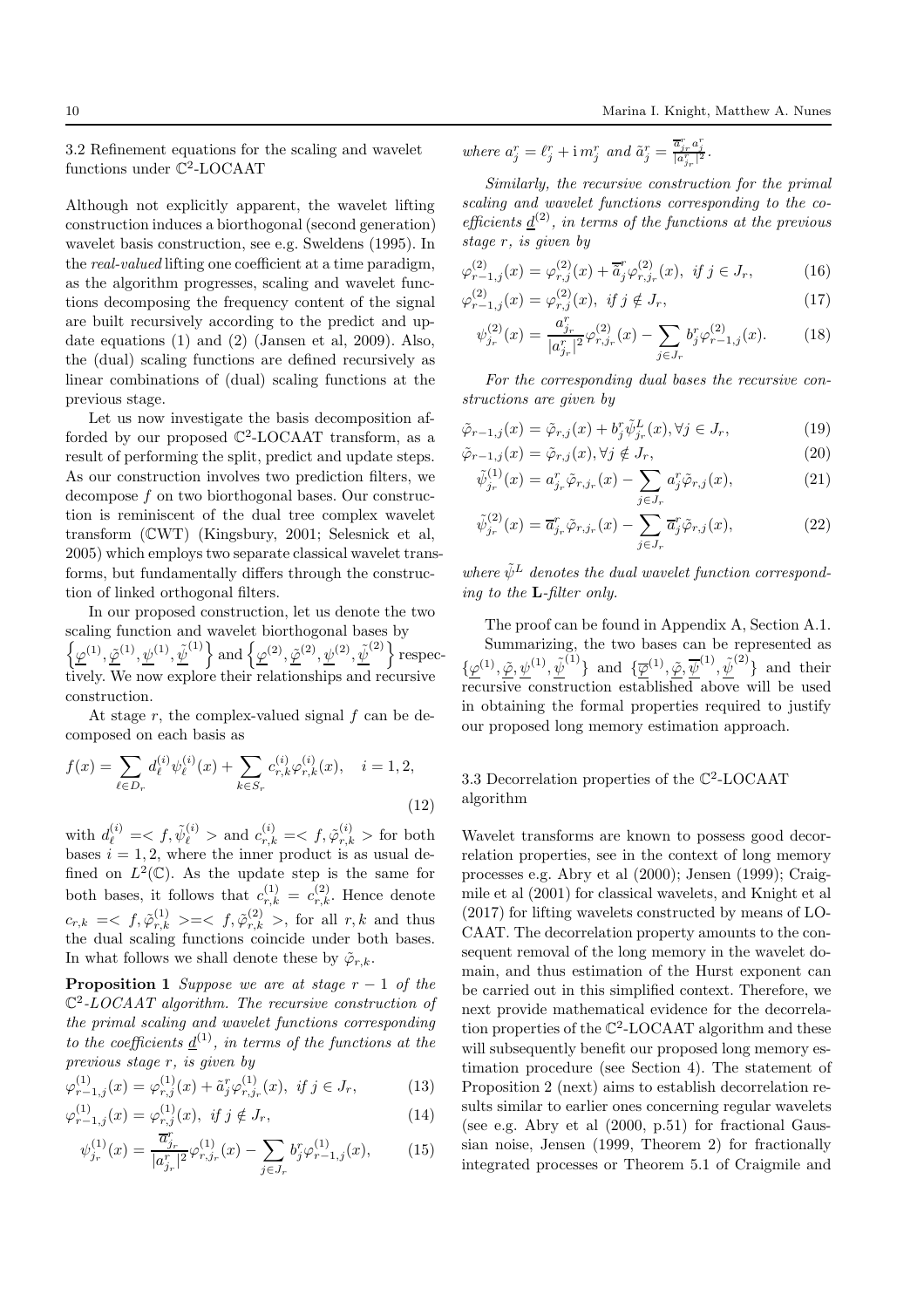Percival (2005) for fractionally differenced processes) and lifting wavelets (see Proposition 1 in Knight et al (2017)). In what follows, we establish the decorrelation properties for the proposed complex-valued lifting transform C 2 -LOCAAT in a more general data setting than previously considered for lifting wavelets, involving complex-valued stationary processes with realvalued autocovariances, that may be proper or improper in nature.

**Proposition 2** Let  $X = \{X_{t_i}\}_{i=0}^{N-1}$  denote a (zeromean) stationary long memory complex-valued time series with Lipschitz continuous spectral density  $f_X$ . Assume the process is observed at irregularly spaced times  ${t_i}_{i=0}^{N-1}$  and let  ${c_{R,i}}_{i\in{0,\ldots,N-1}\setminus{j_{N-1},\ldots,j_{R-1}}},$  $\{\underline{d}_{j_r}\}_{r=R-1}^{N-1}$  be the  $\mathbb{C}^2$ -LOCAAT transform of X, where  $\underline{d}_{j_r} \; = \; \Big( d_{j_r}^{(1)} \quad d_{j_r}^{(2)} \Big)^T.$  Then both sets of detail coefficients  $\{d_{j_r}^{(1)}\}_r$  and  $\{d_{j_r}^{(2)}\}_r$  have autocorrelation and pseudo-autocorrelation whose magnitudes decay at a faster rate than for the original process.

The proof can be found in Appendix A, Section A.2 and uses similar arguments to the proof of Proposition 1 in Knight et al (2017), adapted for the  $\mathbb{C}^2$ -LOCAAT algorithm and complex-valued setting we address here. Just as for LOCAAT (Knight et al, 2017), Proposition 2 above assumes no specific lifting wavelet and we conjecture that if smoother lifting wavelets were employed, it might be possible to obtain even better rates of decay.

### 4 Long memory parameter estimation using complex wavelet lifting (CLoMPE)

As the newly constructed wavelet domain through  $\mathbb{C}^2$ -LOCAAT displays small magnitude autocorrelations, we now focus on the wavelet coefficient variance and show that the  $log_2$ -variance of each of the complexvalued lifting coefficients  $d^{(1)}$  and  $d^{(2)}$  is linearly related to their corresponding artificial scale level, a result paralleling classical and real-valued lifting wavelet results. This result suggests a Hurst parameter estimation method for potentially irregularly sampled long memory processes that take values in the complex  $(\mathbb{C})$  domain.

Proposition 3 next establishes a result similar to that in Proposition 2 of Knight et al (2017) by taking into account the specific C 2 -LOCAAT construction and thus extends the scope of Hurst estimation methodology to irregularly sampled complex-valued processes.

**Proposition 3** Let  $X = \{X_{t_i}\}_{i=0}^{N-1}$  denote a (zeromean) complex-valued long memory stationary time series with finite variance and spectral density  $f_X(\omega) \sim$ 

 $c_f |\omega|^{-\alpha}$  as  $\omega \to 0$ , for some  $\alpha \in (0,1)$ . Assume the series is observed at irregularly spaced times  $\{t_i\}_{i=0}^{N-1}$ and transform the observed data  $X$  into a collection of lifting coefficients,  $\{d_{j_r}^{(1)}\}_r$  and  $\{d_{j_r}^{(2)}\}_r$ , via application of  $\mathbb{C}^2$ -LOCAAT from Section 3.1.

Let r denote the stage of  $\mathbb{C}^2$ -LOCAAT at which we *obtain the wavelet coefficients*  $d_{j_r}^{(\ell)}$  (with  $\ell = 1, 2$ ) and let its corresponding artificial level be  $j^*$ . Then, denoting by  $|\cdot|$  the C-modulus, we have for some constant K

$$
(\sigma_{j^*}^{(\ell)})^2 = \mathbb{E}(|d_{j_r}^{(\ell)}|^2) \sim 2^{j^*(\alpha - 1)} \times K.
$$
 (23)

The proof can be found in Appendix A, Section A.3. This result suggests a long memory parameter estimation method for an irregularly sampled, complex-valued time series, described in Algorithm 2 below, which we shall refer to as CLoMPE (Complex-valued Long Memory Parameter Estimation Algorithm). Section 5.1, next, will show that our proposed CLoMPE methodology below not only adds a new much needed tool in the estimation of long memory for complex-valued processes, but also improves Hurst exponent estimation for real-valued processes, sampled both regularly and irregularly.

### 5 Simulated performance of CLoMPE and real data analysis

### 5.1 Simulated performance of CLoMPE

In what follows we investigate the performance of our Hurst parameter estimation technique for complex-valued series. We simulated realisations of two types of long memory processes, namely circularly symmetric complex fractional Brownian motion, as introduced in Coeurjolly and Porcu (2017a), and improper complex fractional Gaussian noise (with real-valued covariances) as described in Sykulski and Percival  $(2016)^1$ , investigating series of lengths of 256, 512 and 1024. These lengths were chosen to reflect realistic data collection scenarios – long enough for the Hurst parameter (a low-frequency asymptotic quantity) to be reasonably estimated, whilst reflecting lengths of datasets encountered in practice.

To investigate the effect of sampling irregularity on the performance of our method, we simulated datasets with different levels of random missingness (5% to 20%), which are representative of degrees of missingness reported in many application areas, for example in paleoclimatology and environmental series (Broersen, 2007; Junger and Ponce de Leon, 2015).

<sup>1</sup> We would like to thank Adam Sykulski for supplying the Matlab code to simulate the improper complex fractional Gaussian noise processes.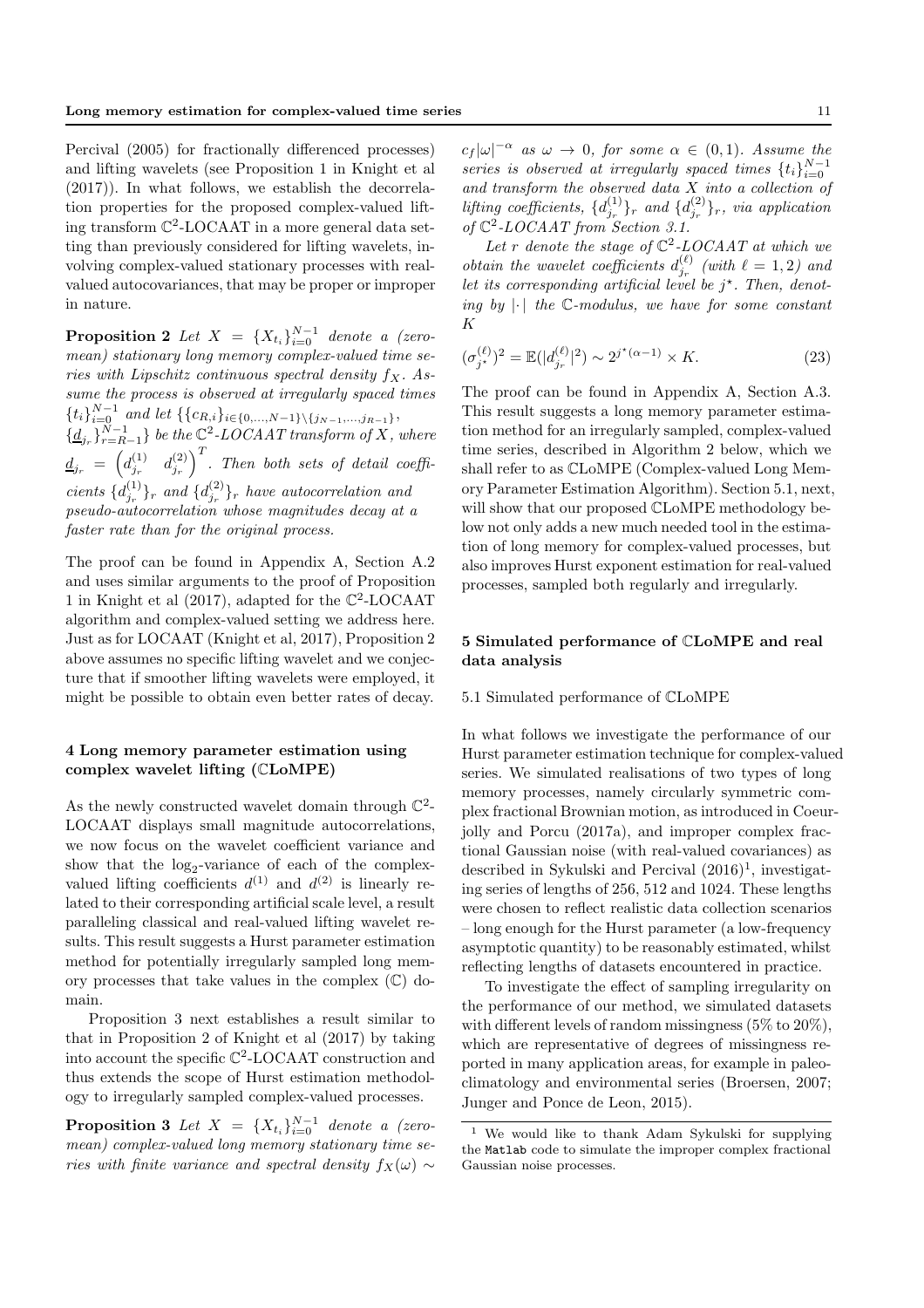#### Complex-valued Long Memory Parameter Estimation Algorithm (CLoMPE):

Assume that  $\{X_{t_i}\}_{i=0}^{N-1}$  is as in Proposition 3. We estimate  $\alpha$  as follows.

- 1. Apply  $\mathbb{C}^2$ -LOCAAT to the complex-valued observed process  $\{X_{t_i}\}_{i=0}^{N-1}$  using a particular lifting trajectory to obtain the coefficients  $\{\underline{d}_{j_r} = \begin{pmatrix} d_{j_r}^{(1)} & d_{j_r}^{(2)} \end{pmatrix}^T\}_r$ , see equation  $(10).$
- 2. Normalize both sets of (complex-valued) detail coefficients by their corresponding C-modulus: divide each squared  $(\mathbb{C})$  modulus by the corresponding diagonal entry of  $W^{(c)}\overline{W}^{(c),T}$ , where  $W^{(c)}$  is the complex-valued lifting transform matrix corresponding to  $\underline{d}^{(1)}$ .
- 3. Group the coefficients into a set of artificial scales as described in Section 2.3. Estimate the wavelet energy within the artificial level  $j^*$  by

$$
\left(\hat{\sigma}_{j^*}^{(\ell)}\right)^2 := (n_{j^*} - 1)^{-1} \sum_{r=1}^{n_{j^*}} |d_{j_r}^{(\ell)}|^2, \text{ for each } \ell = 1, 2, (24)
$$

where  $n_{j^*}$  is the number of observations in artificial level  $j^*$ . Note that the  $\mathbb{C}^2$ -LOCAAT construction, by its use of an unique update step, ensures that the number of observations in each  $j^*$  artificial level coincide for both  $\ell=1$  and  $\ell=2.$ 

- 4. Fit a weighted linear regression to all points  $\log_2(\hat{\sigma}_{j^*}^{(\ell)})^2$ with  $\ell = 1, 2$  versus  $j^*$ ; use its slope to estimate  $\alpha$  as suggested by the results in Proposition 3. Note that equation (23) allows us to pull the information across both  $\underline{d}^{(1)}$  and  $\underline{d}^{(2)}$ .
- 5. Iterate steps A-1 to A-4 for P bootstrapped trajectories, obtaining an estimate  $\hat{\alpha}_p$  for each trajectory  $p \in 1, P$ . The final estimator is  $\hat{\alpha} = P^{-1} \sum_{p=1}^{P} \hat{\alpha}_p$ , from which an appropriate estimate for  $H$  can be obtained.

Alg. 2: The long memory parameter estimation procedure (CLoMPE) for a complex-valued process  ${X_{t_i}}_{i=0}^{N-1}$ , sampled at potentially irregularly spaced times.

We compared results across the range of Hurst parameters  $H = 0.6, \ldots, 0.9$ . Each set of results is taken over  $K = 100$  realizations and  $P = 50$  lifting trajectories. Our CLoMPE technique was implemented using modifications to the code from the liftLRD package (Knight and Nunes, 2016) and CNLTreg package (Nunes and Knight, 2017) for the R statistical programming language (R Core Team, 2013), both available on CRAN. The measure we use to assess the performance of the methods is the mean squared error (MSE) defined by

$$
\text{MSE} = K^{-1} \sum_{k=1}^{K} (H - \hat{H}^k)^2.
$$
 (25)

In the case of *regularly spaced* circularly symmetric fractional Brownian motion (i.e. 0% missingness), we compare our CLoMPE estimation technique with the recent estimation method in Coeurjolly and Porcu (2017b) (denoted "CP")<sup>2</sup> .

Table 1 reports the mean squared error for our CLoMPE estimator on the complex-valued fractional Brownian motion series for different degrees of missingness (0% up to 20%). In the case of regularly spaced series, our estimation method works well when compared to the "CP" method. This is pleasing since the "CP" method is designed for regularly spaced series, whereas CLoMPE is specifically designed for irregularly spaced series. The tables also show that the CLoMPE technique is robust to the presence of missingness, attaining good performance even for high degrees of missingness  $(20\%).$ 

For the complex-valued fractional Gaussian noise, Table 2 demonstrates that our CLoMPE estimation technique performs well for regular and irregular settings, with only a slight degradation in performance for increasing missingness.

We also studied the empirical bias of our estimator for both types of long memory process. For reasons of brevity we do not report these results here, but these can be found in Appendix B in the supplementary material. As for the mean squared error results above, there is a small drop in performance with increasing missingness, and our estimator performs only slightly worse in terms of bias when compared to the "CP" method.

Real-valued processes. To assess whether our complexvalued approach achieves performance gains for realvalued processes, we repeated the simulation study from Knight et al (2017) for a number of long memory processes. In particular, we studied the performance of our estimator for real-valued fractional Brownian motion, fractional Gaussian noise and fractionally integrated series, for a range of Hurst parameters and levels of missingness. The processes were simulated via the fArma add-on package (Wuertz et al, 2013). We compare our method with the real-valued lifting technique of Knight et al (2017), shown to perform well in a number of settings. Again, for brevity, we do not report these bias results here, but they can be found in Appendix B in the supplementary material. The results show that our method is competitive with the real-valued estimation method in Knight et al (2017), achieving bet-

 $2$  The authors would like to thank Jean-François Coeurjolly for providing the R code for simulating the circular fractional Brownian motion series, as well as for the implementation of the estimation technique of Coeurjolly and Porcu (2017b).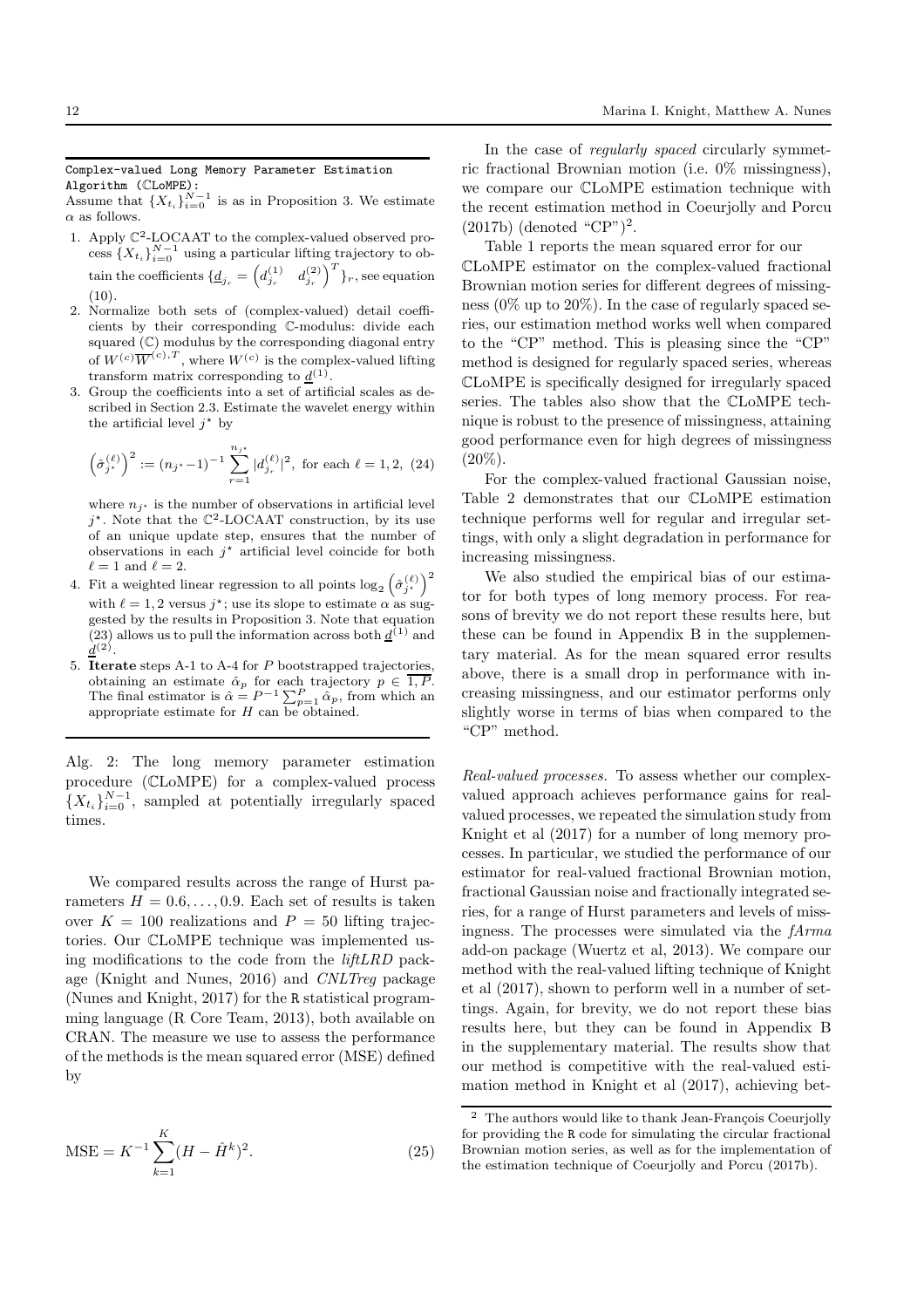Table 1: Mean squared error  $(\times 10^3)$  for fractional Brownian motion series featuring different degrees of missing observations for a range of Hurst parameters for the CLoMPE estimation procedure. Boxed numbers indicate best result for the regularly spaced setting. Numbers in brackets are the estimation errors' standard deviation.

|     | $n=256$                     |                   |       |      |        | $n=512$                     |                             |       |                     | $n = 1024$ |                             |                    |       |                |       |
|-----|-----------------------------|-------------------|-------|------|--------|-----------------------------|-----------------------------|-------|---------------------|------------|-----------------------------|--------------------|-------|----------------|-------|
|     | Missingness proportion, $p$ |                   |       |      |        | Missingness proportion, $p$ |                             |       |                     |            | Missingness proportion, $p$ |                    |       |                |       |
|     | CР<br><b>CLOMPE</b>         |                   |       |      | CP     | <b>CLOMPE</b>               |                             |       | CP<br><b>CLOMPE</b> |            |                             |                    |       |                |       |
| H   | 0%                          | $0\%$             | $5\%$ | 10%  | $20\%$ | 0%                          | 0%                          | $5\%$ | 10%                 | $20\%$     | 0%                          | $0\%$              | $5\%$ | 10%            | 20%   |
| 0.6 | 2(3)                        | (2)               | (2)   |      | 2(3)   | (2)                         | $\mathbf{T}_1$<br>1         | 0(0)  |                     |            |                             |                    | 0(0)  | 0(0)           | 0(0)  |
| 0.7 | 2(3)                        | (2)               |       | (2)  | 2(3)   |                             | $\mathbf{1}$<br>$\mathbf 1$ |       |                     | (1)        |                             | 2(                 |       |                | 0(0)  |
| 0.8 | 3(3)                        | (2)<br>$\sqrt{2}$ | 2(2)  | (2)  | 2(2)   | (2)                         | (2)<br>$\overline{2}$       | 1(2)  | (2)                 | (2)        |                             | 3(2)               | 2(2)  | $\overline{2}$ | l (1) |
| 0.9 | $\Omega$<br>(3)             | 3(4)              | 2(3)  | 2(3) | 2(2)   | (2)                         | 2(2)                        | 2(3)  | 2(2)                | 2(2)       | (2)<br>$\overline{2}$       | $2^{\circ}$<br>(2) | 3(2)  | 3(2)           | 2(2)  |

Table 2: Mean squared error  $(\times 10^3)$  for fractional Gaussian noise featuring different degrees of missing observations for a range of Hurst parameters for the CLoMPE estimation procedure. Numbers in brackets are the estimation errors' standard deviation.

|           |                   |                                     | $n=256$                     |          | $n=512$                     |                       |        |            | $n = 1024$                  |       |          |      |  |
|-----------|-------------------|-------------------------------------|-----------------------------|----------|-----------------------------|-----------------------|--------|------------|-----------------------------|-------|----------|------|--|
|           |                   |                                     | Missingness proportion, $p$ |          | Missingness proportion, $p$ |                       |        |            | Missingness proportion, $p$ |       |          |      |  |
| $H_{\rm}$ | 9%                | $5\%$                               | 10%                         | 20%      | $0\%$                       | $5\%$                 | $10\%$ | $20\%$     | $0\%$                       | $5\%$ | 10%      | 20%  |  |
| 0.6       | $^{\prime}2)$     | $^{\prime}2)$                       | $^{\prime}2)$               | 2(2)     |                             |                       | 1      |            |                             |       |          |      |  |
| 0.7       | $\left( 2\right)$ | $\left( 2\right)$<br>$\overline{2}$ | 2(2)                        | 2(3)     |                             | (2)<br>2              | 2(2)   | 3(2)       | 2 <sub>1</sub>              |       | 2(1)     | 3(2) |  |
| 0.8       | (2)<br>ച          | 2(3)                                | 2(3)                        | 3(5)     | (2)<br>2                    | (3)<br>3              | 3(3)   | (4)<br>4 ( | 2(2)                        | 3(2)  | 3(2)     | 5(3) |  |
| 0.9       | (4)               | (3)                                 | $\left(3\right)$            | (5)<br>3 | (2)<br>$\Omega$             | (3)<br>$\overline{2}$ | 3(3)   | 3(3)       | 2(2)                        | 3(2)  | (2)<br>3 | 4(3) |  |

ter results (in terms of MSE and bias) in the majority of cases for fractional Gaussian noise and fractionally integrated series. For fractional Brownian motion, we observe that our method achieves gains in mean square error, albeit at a cost of a decrease in bias performance. These results agree with other studies using complexvalued wavelet methodology, which is shown to outperform its real-valued counterpart in a variety of applications, from denoising (Barber and Nason, 2004) to Hurst estimation in the (real-valued) image context (Nelson and Kingsbury, 2010; Jeon et al, 2014; Nafornita et al, 2014). This is due to the use of two rather than just one filter, thus eliciting more information from the signal under analysis.

### 5.2 Analysis of complex-valued wind series with CLoMPE

In this section we provide a more detailed long memory analysis of the complex-valued wind series described in Section 1.1. More specifically, we applied our CLoMPE Hurst estimation method to the (detrended) irregularly sampled wind series to assess its persistence properties. The estimated Hurst parameter was  $\hat{H}_{\mathbb{C}} = 0.86$  for the Wind A series and  $\hat{H}_{\mathbb{C}}=0.8$  for the Wind B series, based on  $P = 50$  lifting trajectories. Both of these estimates indicate moderate long memory.

To highlight potential differences with other approaches, we also performed the LoMPE technique of Knight et al (2017) to each of the real and imaginary components of the two series. In addition, we also estimated the Hurst exponent using the Knight et al (2017) method for the two magnitude series, since such series (i.e. data without directional information) are most commonly analysed in the literature. The Hurst exponent estimates are denoted  $\hat{H}_{\mathbb{R}}$  and  $\hat{H}_{\mathscr{I}}$  for the real and imaginary component series, and  $\hat{H}_{Mod}$  for the magnitude series. The estimates are summarized in Table 3.

Table 3: Hurst parameter estimates for the Wind A and Wind B data from complex-valued series using CLoMPE and from real-valued component and magnitude series using LoMPE.

| Dataset            |      | M od. |      |
|--------------------|------|-------|------|
| Wind $A \mid 0.90$ | 0.82 | 0.80  | 0.86 |
| Wind $B \mid 0.85$ | 0.75 | 0.80  | 0.80 |

For the Wind A dataset, our CLoMPE technique estimates the persistence as between those of the real and imaginary components, and higher than that of the magnitude series. In contrast, for the Wind B dataset, the estimate from our complex-valued approach coincides with the result for the series derived from the C-modulus. This analysis highlights that ignoring the dependence structure between the real and imaginary components of the series may result in misestimation. Hence we recommend an approach that uses the complex-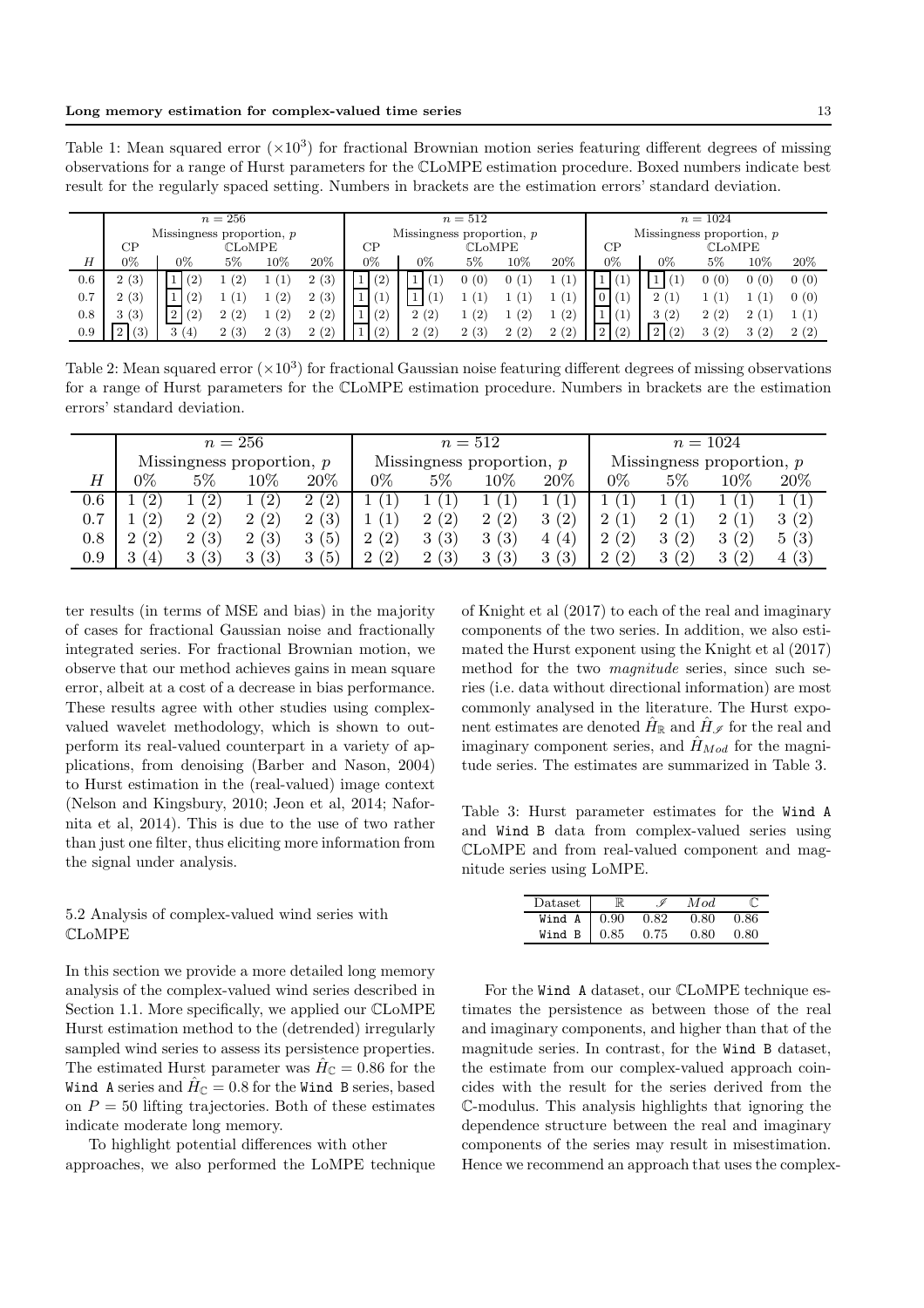

Fig. 4: (a) Autocorrelation for the magnitude wind series for the Wind A series from Figure 1 (treated as regularly spaced); (b) autocorrelation for the *magnitude* Wind B dataset from Figure 1 (treated as regularly spaced). The dependence structure is markedly different to that shown for the real and imaginary series components shown in Figure 2.

valued structure of the data, thus accounting for its intrinsic rotary structure and dependence, not visible by only using the traditional magnitude series or individual real and imaginary strands.

It could also be argued that these differences in estimates are unsurprising, since the dependence structure for the magnitude series, shown in Figure 4, is visibly different to that of the real and imaginary component series shown in Figure 2. We argue that our estimation of the long memory parameter for this series is more reliable than that in the current existing literature, as our proposed algorithm naturally encompasses both the complex-valued and improper features of wind series. A complex-valued analysis using our approach could hence provide more accurate long memory information, reducing miscalibration of predictive climate models. We further suggest that this precision would provide more certainty when assessing renewable energy resource potential, as discussed in e.g. Bakker and van den Hurk (2012).

### 6 Discussion

Hurst exponent estimation is a recurrent topic in many scientific applications, with significant implications for modelling and data analysis. One important aspect of real-world datasets is that their collection and monitoring are often not straightforward, leading to missingness, or to the use of proxies with naturally irregular sampling structures. In parallel, in many applications of interest there is a natural complex-valued representation of data. To this end, this article has proposed the first Hurst estimation technique for complex-valued processes with sampling missingness or irregularity, and in doing so it has also constructed a novel lifting algorithm able to work on complex-valued data sampled with irregularity. Until the work in this article, Hurst estimation methods have not been able to exploit the wealth of signal information in such data, whilst also coping with irregular sampling regimes. Our CLoMPE wavelet lifting methodology was shown to give accurate Hurst estimation for a variety of complex-valued fractional processes, and is suitable for both proper and improper complex-valued processes. Simulations demonstrate that the technique is robust to estimation with significant degrees of missingness, as well as in the nonmissing (regular) setting.

We have demonstrated the use of our CLoMPE technique in an application arising in environmental science. Through our analysis of wind speed data, we have shown that embedding directional wind information in the analysis can lead to significantly different Hurst exponent estimates when compared to only considering real-valued information, such as magnitude series. This highlights that not exploiting a complex-valued data representation in this setting can potentially result in misleading conclusions being drawn about wind persistence. This in turn has a subsequent impact on parameters in climate models and inefficiencies in resource management decisions.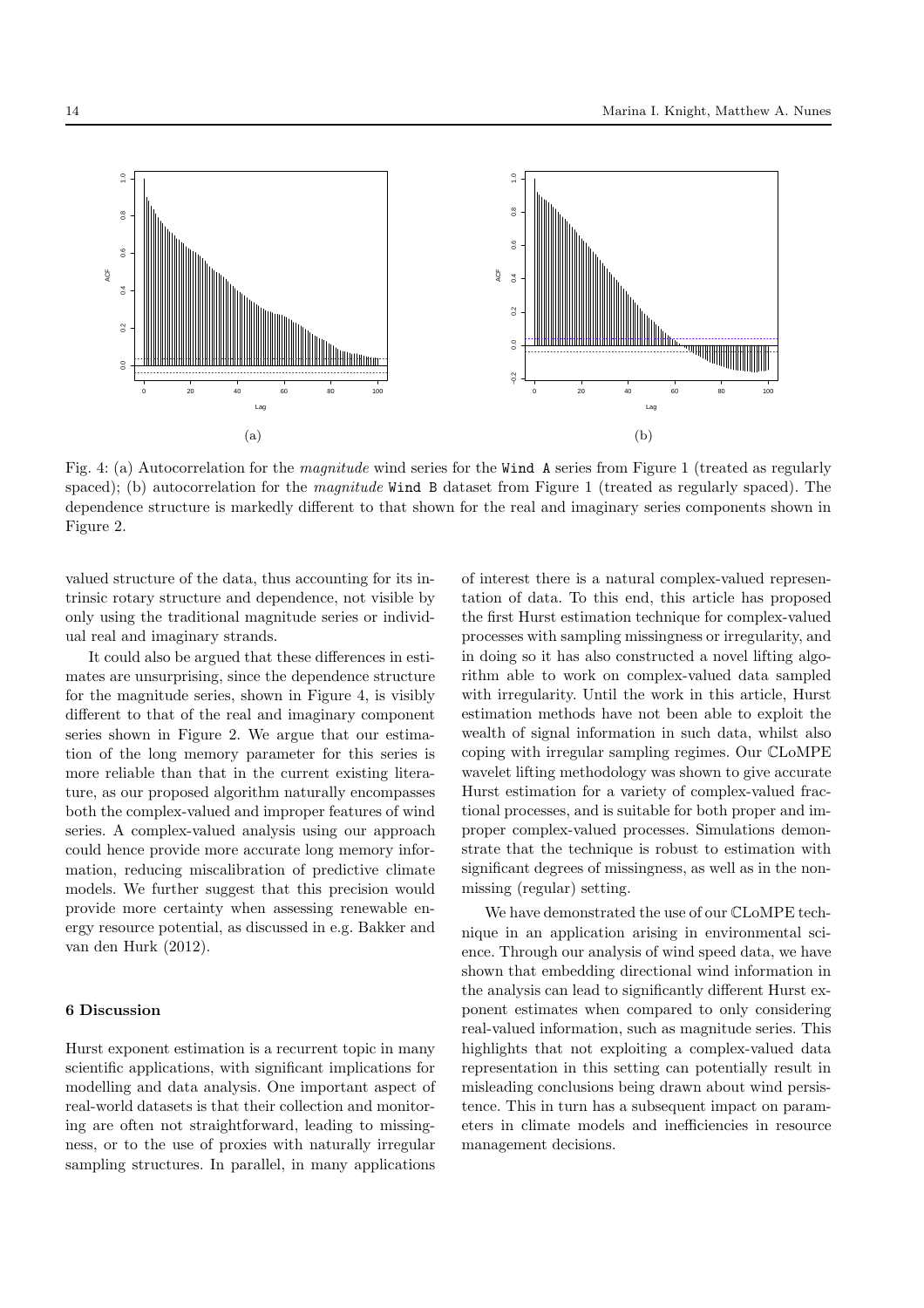Whilst the development of our proposed complexvalued Hurst estimator was motivated by an application in climatology, we believe that the work in this article has sufficient generality to have appeal in other settings. We thus conclude this article with outlining some example applications in which our methodology is potentially beneficial.

Data from neuroimaging studies. Functional magnetic resonance imaging (fMRI) data continues to enjoy popularity in the neuroscience community due to its non-invasive acquisition and data richness, see e.g. Aston and Kirch (2012) for an accessible introduction to the area from the statistical perspective. In particular, fMRI studies often measure information on blood flow in the brain; these voxel-level data are used to investigate neuronal activity of participants during task-based experiments, and many authors have asserted that such time courses possess fractional noise structure, see e.g. Bullmore et al (2003). Evaluation of the Hurst exponent in this context has been shown to be important in characterising brain activity under a range of conditions, indicating different levels of cognitive effort (Park et al, 2010; Ciuciu et al, 2012; Churchill et al, 2016). Despite data collection being performed in a controlled setup, recent work has highlighted the need for tailored statistical methodology to cope with both unbalanced designs, as well as missingness, which can feature in fMRI data for a number of reasons (Lindquist, 2008; Ferdowsi and Abolghasemi, 2017). In actuality, fMRI scanners record both phase and magnitude information, though most studies only use the magnitude image for analysis. As a result, there has been a recent body of work dedicated to complex-valued analysis of fMRI data, most notably by Rowe and collaborators (see e.g. Rowe (2005, 2009); Adrian et al (2017)). Such an approach has shown improvements over real-valued methods for a range of analysis tasks, see also the work by Adali and collaborators (Calhoun et al, 2002; Li et al, 2011; Rodriguez et al, 2012). Thus our methodology has the potential of taking advantage of the full complexvalued image information whilst also coping with the inherent non-uniform sampling.

Ocean surface measurement devices. There is a long-standing history of studying ocean circulation using GPS-tracked ocean buoy drifters, see e.g. Osborne et al (1989). Since these trajectories are measured in the longitude-latitude plane, they are often converted to complex-valued vector series, see e.g. Sykulski et al (2017). It has long been observed that, due to the buffeting motion of ocean currents, positional drifter trajectories often exhibit fBM-like behaviour, whilst their velocity over time resemble fGn characteristics (Sanderson and Booth, 1991; Summers, 2002; Qu and Addison, 2010; Lilly et al, 2017). In this context, accurate Hurst exponent estimation is useful in indicating the intensity of ocean turbulence, giving evidence towards particular theorized dynamical regimes (Osborne et al, 1989). These in turn, can provide insight into initial conditions and origin of ocean circulation. Moreover, the trajectories often display rotary characteristics (Elipot and Lumpkin, 2008; Elipot et al, 2016). Due to the interrupted nature of satellite coverage and the possibility of measurements from multiple satellite orbits, the temporal sampling of the trajectories are typically highly nonuniform. In addition, due to the irregular sampling structure, the data are often interpolated prior to analysis (Elipot et al, 2016). One aspect of exploration in this setting could be to contrast Hurst estimation using our proposed methodology with/ without data interpolation to investigate its effect, since previous work substantiates that such processing can produce bias (in the context of Hurst exponent estimation) for real-valued series (Knight et al, 2017). It would also be interesting to investigate modifications to our technique to parameter estimation for Matérn processes discussed in Lilly et al (2017).

Acknowledgements The R package CliftLRD implementing the CLoMPE technique will be released via CRAN in due course.

### A Proofs and theoretical results

This appendix gives the theoretical justification of the results from Sections 3 and 4, following the notation outlined in the text.

### A.1 Proof of Proposition 1

To obtain the recursive construction for each basis, we start with the basis indexed by  $i = 1$ . At stage n, we have  $f(x) =$  $\sum_{k \in S_n} c_{n,k} \varphi_{n,k}^{(1)}(x)$  with  $\varphi_{n,k}^{(1)}(x) = \chi_{I_{n,k}}(x)$  as proposed in  $\sum_{k \in S_n} c_{n,k} \varphi_{n,k}(x)$  with  $\varphi_{n,k}(x) = \chi_{I_{n,k}}(x)$  as<br>the LOCAAT construction (Jansen et al, 2009).

Let us now suppose  $f(x) := \varphi_{n-1,j}^{(1)}(x)$ , thus  $\varphi_{n-1,j}^{(1)}(x) =$  $d_{j_n}^{(1)} \psi_{j_n}^{(1)}(x) + \sum_{k \in S_{n-1}} c_{n-1,k} \varphi_{n-1,k}^{(1)}(x)$ . Hence  $d_{j_n}^{(1)} = 0$ ,  $c_{n-1,k} = 0, \forall k \neq j$  and  $c_{n-1,j} = 1$ . From the update relationship  $c_{n-1,k} = c_{n,k} + b_k^n \lambda_{j_n}$  from (7), we have  $c_{n-1,k} =$  $c_{n,k}, \forall k \in J_n$  (as  $\lambda_{j_n} = 0$  from  $d_{j_n}^{(1)} = 0$ ) and also  $c_{n-1,k} =$  $c_{n,k}, \forall k \notin J_n$ .

From equations (5) we have

$$
d_{j_n}^{(1)} = \lambda_{j_n} + i \mu_{j_n} = c_{n,j_n} \left( \ell_{j_n}^n + i m_{j_n}^n \right) + \sum_{k \in J_n} c_{n,k} \left( \ell_k^n + i m_k^n \right).
$$
\n(26)

By denoting  $a_k^n = \ell_k^n + \mathrm{i} m_k^n$ , we obtain  $d_{j_n}^{(1)} = c_{n,j_n} a_{j_n}^n$  $\sum_{k\in J_n} a_k^n c_{n,k}$ . Using also the fact that  $d_{j_n}^{(1)} = 0$ , we have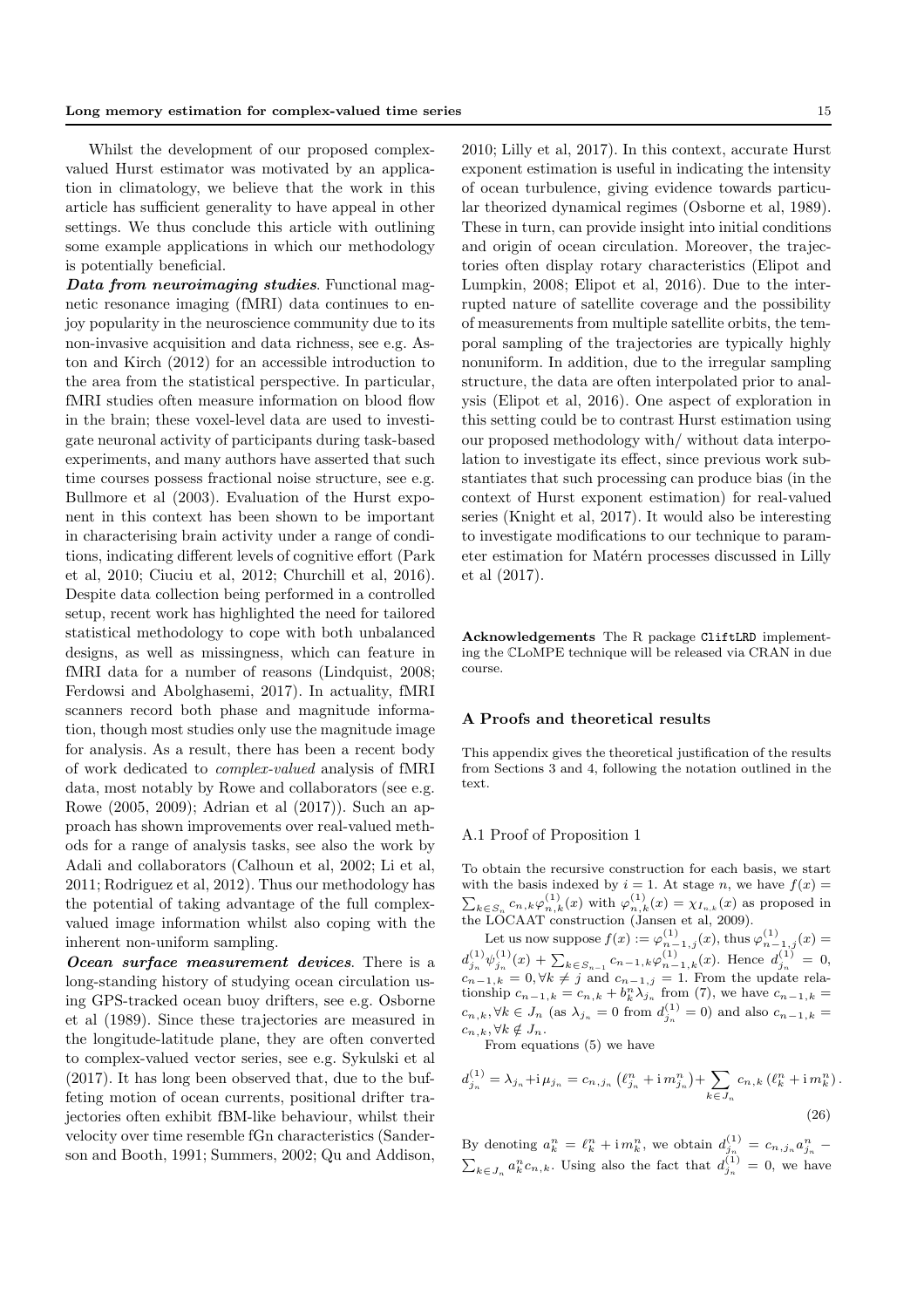$c_{n,j_n} = \frac{\overline{a}_{j_n}^n}{|a_{j_n}^n|^2} \sum_{k \in J_n} a_k^n c_{n,k}$ . If  $j \in J_n$  then  $c_{n,j} = 1$  and all others are zero, so  $c_{n,j_n} = \frac{\overline{a}_{j_n}^n a_j^n}{|a_{j_n}^n|^2} := \tilde{a}_{j}^n$ . Thus

$$
\varphi_{n-1,j}^{(1)}(x) = \varphi_{n,j}^{(1)}(x) + \tilde{a}_j^n \varphi_{n,j_n}^{(1)}(x), \text{ if } j \in J_n,
$$
  
\n
$$
\varphi_{n-1,j}^{(1)}(x) = \varphi_{n,j}^{(1)}(x), \text{ if } j \notin J_n.
$$
\n(28)

For the primal wavelet function construction, we can similarly take  $f(x) := \psi_{j_n}^{(1)}(x)$ , and obtain the corresponding wavelet decomposition with coefficients  $d_{j_n}^{(1)} = 1$  (thus  $\lambda_{j_n} = 1$  and  $\mu_{j_n} = 0$ ) and  $c_{n-1,k} = 0, \forall k \neq j_n$ . From the update equations, we have  $c_{n,j} = -b_j^n, \forall j \in J_n$  and  $c_{n,j} = 0, \forall j \notin J_n$ .

Using  $d_{j_n}^{(1)} = c_{n,j_n} a_{j_n}^n - \sum_{j \in J_n} a_j^n c_{n,j}$  (as above) and  $d_{j_n}^{(1)} = 1$ , we have  $c_{n,j_n} a_{j_n}^n = 1 - \sum_{j \in J_n} a_j^n b_j^n$  and  $c_{n,j_n} = \frac{\overline{a}_{j_n}}{|\overline{a}_{j_n}^n|^2} \left(1 - \sum_{j \in J_n} a_j^n b_j^n\right)$ . Since  $f(x) := \psi_{j_n}^{(1)}(x)$ , we then have

$$
\psi_{j_n}^{(1)}(x) = \frac{\overline{a}_{j_n}^n}{|a_{j_n}^n|^2} \left(1 - \sum_{j \in J_n} a_j^n b_j^n \right) \varphi_{n,j_n}^{(1)}(x) - \sum_{j \in J_n} b_j^n \varphi_{n,j}^{(1)}(x) \n= \frac{\overline{a}_{j_n}^n}{|a_{j_n}^n|^2} \varphi_{n,j_n}^{(1)}(x) - \sum_{j \in J_n} b_j^n \left( \varphi_{n,j}^{(1)}(x) + \tilde{a}_j^n \varphi_{n,j_n}^{(1)}(x) \right).
$$

Using the primal scaling function construction in equation (27), we obtain an expression for the primal wavelet function

$$
\psi_{j_n}^{(1)}(x) = \frac{\overline{a}_{j_n}^n}{|a_{j_n}^n|^2} \varphi_{n,j_n}^{(1)}(x) - \sum_{j \in J_n} b_j^n \varphi_{n-1,j}^{(1)}(x),
$$

which demonstrates the recursive construction from stage  $n$ to  $n-1$  and concludes the proof for the primal wavelet and scaling function construction.

For the *dual* scaling functions, we use the update equations and the fact that  $c_{r,j} = \langle f, \tilde{\varphi}_{r,j} \rangle$  for any r, hence we have, at stage n.

$$
\langle f, \tilde{\varphi}_{n-1,j} \rangle = \langle f, \tilde{\varphi}_{n,j} \rangle + b_j^n \langle f, \tilde{\psi}_{n,j}^L \rangle, \forall j \in J_n
$$
  

$$
\langle f, \tilde{\varphi}_{n-1,j} \rangle = \langle f, \tilde{\varphi}_{n,j} \rangle \forall j \notin J_n,
$$

where  $\tilde{\psi}^L$  denotes the dual wavelet function corresponding to the L-filter only.

Thus the recursive relations for the dual scaling functions are

$$
\tilde{\varphi}_{n-1,j}(x) = \tilde{\varphi}_{n,j}(x) + b_j^n \tilde{\psi}_{n,j}^L(x), \forall j \in J_n
$$
  

$$
\tilde{\varphi}_{n-1,j}(x) = \tilde{\varphi}_{n,j}(x), \forall j \notin J_n.
$$

Similarly, since  $d_{j_n}^{(1)} = c_{n,j_n} a_{j_n}^n - \sum_{j \in J_n} a_j^n c_{n,j}$ , we have  $< f, \tilde{\psi}_{j_n}^{(1)}> = < f, a_{j_n}^n \tilde{\varphi}_{n, j_n} - \sum_{j\in J_n} a_j^n \tilde{\varphi}_{n, j}> \text{and we obtain}$ the dual wavelet construction

$$
\tilde{\psi}_{j_n}^{(1)} = a_{j_n}^n \tilde{\varphi}_{n,j_n}(x) - \sum_{j \in J_n} a_j^n \tilde{\varphi}_{n,j}(x).
$$

These steps are subsequently re-iterated, and hence the same also holds for stage r.

In order to obtain the primal scaling function recursive construction corresponding to the second basis, we proceed in the same way as for the first basis and similarly obtain

$$
\varphi_{n-1,j}^{(2)}(x) = \varphi_{n,j}^{(2)}(x) + \overline{\tilde{a}}_j^n \varphi_{n,j_n}^{(2)}(x), \text{ if } j \in J_n,
$$
  

$$
\varphi_{n-1,j}^{(2)}(x) = \varphi_{n,j}^{(2)}(x), \text{ if } j \notin J_n.
$$

We obtain the primal wavelet equations in a similar manner to the previous development

$$
\psi_{j_n}^{(2)}(x) = \frac{a_{j_n}^n}{|a_{j_n}^n|^2} \varphi_{n,j_n}^{(2)}(x) - \sum_{j \in J_n} b_j^n \varphi_{n-1,j}^{(2)}(x).
$$

The above equations show that the primal scaling and wavelet functions corresponding to the second basis are the conjugates of the corresponding primal and wavelet functions under the first basis, respectively.

As already explained, the update step is the same for both bases and  $c_{r,k} = \langle f, \tilde{\varphi}_{r,k}^{(1)} \rangle = \langle f, \tilde{\varphi}_{r,k}^{(2)} \rangle$ , for all  $r, k$  thus the dual scaling functions coincide under both bases  $(\tilde{\varphi}_{r,k}^{(1)} =$  $\tilde\varphi$ (2)  $\binom{2}{r,k}$ .

For the dual wavelet function, following the same approach as above, we obtain

$$
\tilde{\psi}_{j_n}^{(2)}(x) = \overline{a}_{j_n}^n \tilde{\varphi}_{n,j_n}(x) - \sum_{j \in J_n} \overline{a}_j^n \tilde{\varphi}_{n,j}(x).
$$

This concludes the proof for the second basis. ⊓⊔

### A.2 Proof of Proposition 2

Let  $\{X_t\}$  be a zero-mean complex-valued stationary long memory series with autocovariance  $\gamma_X(\tau) \sim c_\gamma |\tau|^{-\beta}$ . We note here that for improper processes of the type considered in Sykulski and Percival (2016), the pseudo-autocovariance has the same decay rate as the autocovariance  $(r_X(\tau) \sim c_r |\tau|^{-\beta})$ while for proper processes,  $r_X(\tau) = 0$ ,  $\forall \tau$ , hence we shall concentrate on the lifting decorrelation properties for improper processes.

The autocovariance of  $\{X_t\}$  can be written as  $\gamma_X(t_i (t_j) = \mathbb{E}(X_{t_i}\overline{X}_{t_j})$  and  $r_X(t_i - t_j) = \mathbb{E}(X_{t_i}X_{t_j})$ , assuming  $E(X_t) = 0$ , where 0 is to be understood as the complex number  $0 = 0 + i 0$ . Hence,  $\mathbb{E}(d_j^{(\ell)}) = 0$  for  $\ell = 1, 2$ . In what follows we drop the superscript  $(\ell)$  in order to avoid notational clutter.

Using the assumption that  $\mathbb{E}(d_i) = 0$  it follows that

$$
\mathbb{E}(d_{j_r}\overline{d}_{j_k}) = \int_{\mathbb{R}} \overline{\tilde{\psi}}_{j_r}(t) \left\{ \int_{\mathbb{R}} \tilde{\psi}_{j_k}(s) \gamma_X(t-s) \, ds \right\} dt, \tag{29}
$$

where we have used  $d_{j_r} = \langle X, \tilde{\psi}_{j_r} \rangle$ , and the timepoints  $j_r$  and  $j_k$  are distinct. In what follows, denote the interval length (i.e. continuous scale) of detail  $d_{j_r}$  by  $I_{r,j_r}$ .

Since from (15) and (22), regardless of whether we work with the basis indexed by  $\ell = 1$  or  $\ell = 2$ , the (dual) wavelet functions are linear combinations of the (same) dual scaling functions, hence equation (29) can be re-written as

$$
\mathbb{E}(d_{j_r}\overline{d}_{j_k}) = \int_{\mathbb{R}} \overline{\left\{\tilde{\varphi}_{r,j_r}(t) - \sum_{i \in J_r} A_i^r \tilde{\varphi}_{r,i}(t)\right\}} \times \int_{\mathbb{R}} \left\{\tilde{\varphi}_{k,j_k}(s) - \sum_{j \in J_k} A_j^k \tilde{\varphi}_{k,j}(s)\right\} \gamma_X(t-s) \ ds \ dt, \quad (30)
$$

where A generically denotes the appropriate coefficient that corresponds to basis  $\ell = 1$  or  $\ell = 2$ , but  $\tilde{\varphi}$  is the same for both bases.

As  $\mathbb{C}^2$ -LOCAAT progresses, the (dual) scaling functions are defined recursively as linear combinations of (dual) scaling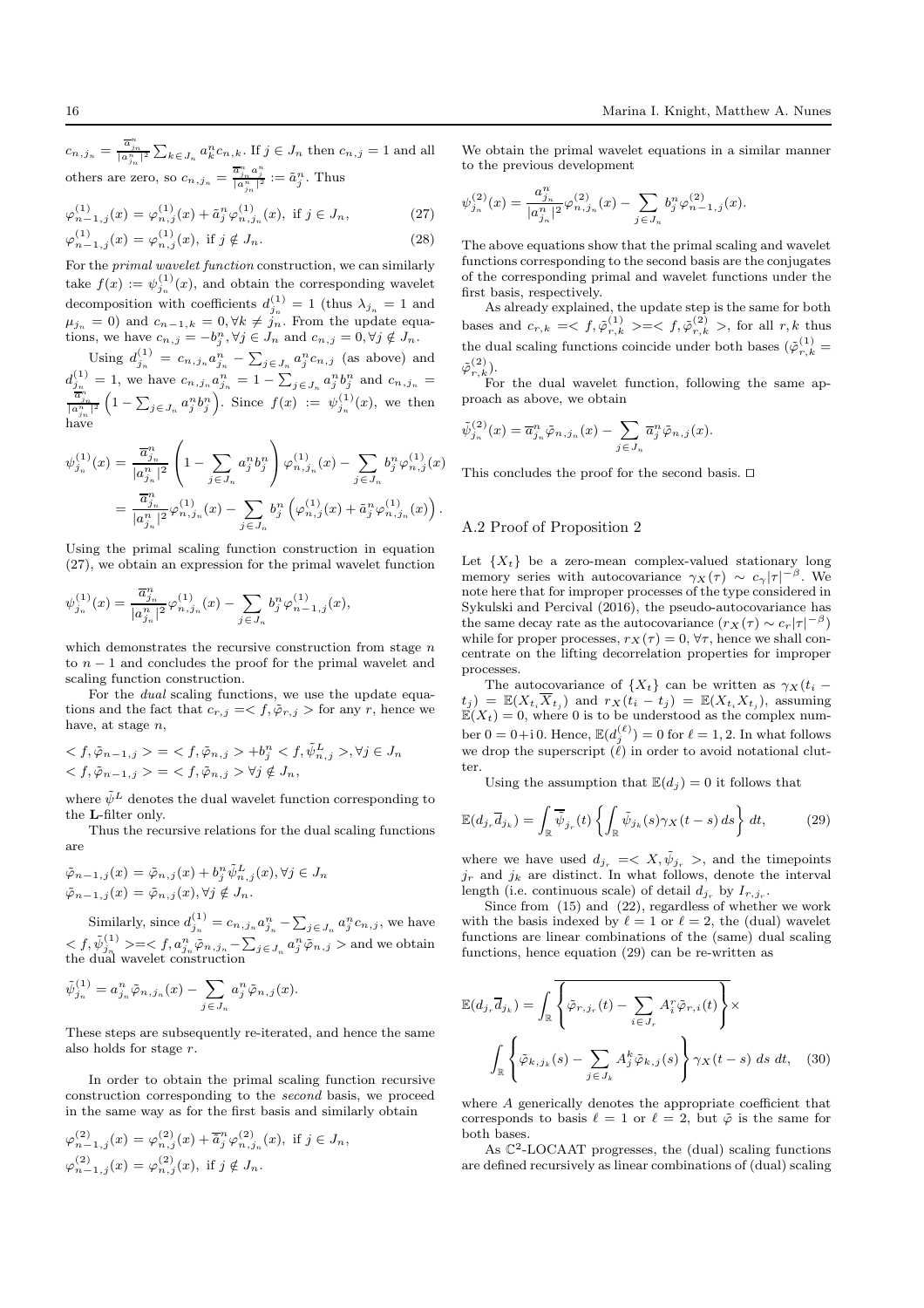functions at the previous stage, see e.g. equation (19). Hence the scaling functions in the above equation can be written as linear combinations of scaling functions at the first stage (i.e.  $r = n$ ). Due to the linearity of the integral operator, (30) can be written as a linear combination with complex-valued coefficients of terms like

$$
B_{n,i,j} := \int_{\mathbb{R}} \tilde{\varphi}_{n,i}(t) \left\{ \int_{\mathbb{R}} \tilde{\varphi}_{n,j}(s) \gamma_X(t-s) \, ds \right\} dt
$$

$$
= \int_{\mathbb{R}} \tilde{\varphi}_{n,i}(t) \left( \tilde{\varphi}_{n,j} \star \gamma_X \right)(t) \, dt, \quad (31)
$$

where  $\star$  is the convolution operator, and i and j refer to time locations that were involved in obtaining  $d_{j_r}$  and  $d_{j_k}$ . Note that at this stage we do not use complex conjugation as the (dual) scaling functions are initially defined (at stage  $r =$ n) as scaled characteristic functions of the intervals associated with the observed times, i.e.  $\tilde{\varphi}_{n,i}(t) = I_{n,i}^{-1} \chi_{I_{n,i}}(t)$  (thus realvalued).

Using Parseval's theorem in equation (31) gives

$$
B_{n,i,j} = (2\pi)^{-1} \int_{\mathbb{R}} \hat{\varphi}_{n,i}(\omega) \left( \widehat{\varphi}_{n,j} \star \gamma_X \right) (\omega) d\omega
$$

$$
= (2\pi)^{-1} \int_{\mathbb{R}} \hat{\varphi}_{n,i}(\omega) \overline{\hat{\varphi}_{n,j}}(\omega) \overline{f_X}(\omega) d\omega, \tag{32}
$$

where in general  $\hat{g}$  denotes the Fourier transform of g. As the Fourier transform of an initial (dual) scaling function (scaled characteristic function on an interval,  $(b-a)^{-1}\chi_{[a,b]}$  is

$$
\left\{ (b-a)^{-1} \chi_{[a,b]} \right\}(\omega) = \operatorname{sinc} \left\{ \omega(b-a)/2 \right\} \exp \left\{ -i \omega(b+a)/2 \right\},\,
$$

where  $\operatorname{sinc}(x) = x^{-1} \operatorname{sin}(x)$  for  $x \neq 0$  and  $\operatorname{sinc}(0) = 1$  is the (unnormalized) sinc function, we can write (32) as

$$
\int_{\mathbb{R}} \operatorname{sinc}(\omega I_{n,i}/2) \operatorname{sinc}(\omega I_{n,j}/2) \exp\left\{-i\omega \delta(I_{n,i}, I_{n,j})\right\} f_X(\omega) d\omega,
$$
\n(33)

where  $\delta(I_{n,i}, I_{n,j})$  is the distance between the midpoints of intervals  $I_{n,i}$  and  $I_{n,j}$  at the initial stage n.

Equation (33) can be interpreted as the Fourier transform of  $u(x) = f_X(x)$  sinc  $(xI_{n,i}/2)$  sinc  $(xI_{n,j}/2)$  evaluated at  $\delta(I_{n,i}, I_{n,j}).$ 

Since the sinc function is infinitely differentiable and the spectrum is Lipschitz continuous, results on the decay properties of Fourier transforms (Shibata and Shimizu, 2001, Theorem 2.2) imply that, for  $i \neq j$ , terms of the form  $B_{n,i,j}$  decay as  $O\left\{\delta(I_{n,i}, I_{n,j})^{-1}\right\}$ . Hence as in Knight et al (2017), the further away the time points are, the less autocorrelation is present in the detail coefficients and as the rate of autocorrelation decay is of reciprocal order, it is faster than that of the original process assumed to have long memory (hence  $O(|\tau|^{-\beta})$  with  $\beta \in (0,1)$ ).

A similar argument as above applies for the pseudo-covariance  $r_X(t_i - t_j) = \mathbb{E}(X_{t_i} X_{t_j}),$  as

$$
\mathbb{E}(d_{j_r}d_{j_k}) = \int_{\mathbb{R}} \overline{\tilde{\psi}}_{j_r}(t) \left\{ \int_{\mathbb{R}} \overline{\tilde{\psi}}_{j_k}(s) r_X(t-s) \, ds \right\} dt, \tag{34}
$$

and concludes the proof. ⊓⊔

#### A.3 Proof of Proposition 3

As  $Cov(X_{t_i}, X_{t_j}) = \gamma_X(t_i - t_j)$  and  $d_{j_r} = \langle X, \tilde{\psi}_{j_r} \rangle$ , it follows that  $d_{j_r}$  has mean zero (as the original process is zero-mean) and in a similar manner to (29) we have

$$
\mathbb{E}(|d_{j_r}|^2) = \int_{\mathbb{R}} \overline{\tilde{\psi}}_{j_r}(t) \left\{ \int_{\mathbb{R}} \tilde{\psi}_{j_r}(s) \gamma_X(t-s) \ ds \right\} \ dt,
$$
 (35)

where again we have dropped the basis index  $\ell = 1, 2$  for notational brevity and we remind the reader that |· | denotes the C-modulus. As before, we denote the associated interval length of the detail  $d_{j_r}$  by  $I_{r,j_r}$ .

Using the recursiveness in the dual wavelet construction (equations (15) and (22)), it follows that the (dual) wavelet functions are linear combinations of the (same) scaling functions. For the first basis, equation (35) can be re-written as

$$
\mathbb{E}(|d_{j_r}^{(1)}|^2) = \int_{\mathbb{R}} \left\{ \overline{a}_{j_r}^r \overline{\tilde{\varphi}}_{r,j_r}(t) - \sum_{j \in J_r} \overline{a}_{j}^r \overline{\tilde{\varphi}}_{r,j}(t) \right\} \times \int_{\mathbb{R}} \left\{ a_{j_r}^r \tilde{\varphi}_{r,j_r}(s) - \sum_{j' \in J_r} a_{j'}^r \tilde{\varphi}_{r,j'}(s) \right\} \gamma_X(t-s) \, ds \, dt. \tag{36}
$$

This can be expanded as

$$
\mathbb{E}(|d_{j_r}^{(1)}|^2) = \int_{\mathbb{R}} \int_{\mathbb{R}} a_{j_r}^r \overline{a}_{j_r}^r \overline{\phi}_{r,j_r}(t) \tilde{\varphi}_{r,j_r}(s) \gamma_X(t-s) \, ds \, dt
$$
  
\n
$$
- \sum_{j \in J_r} \int_{\mathbb{R}} \int_{\mathbb{R}} \overline{a}_{j}^r a_{j_r}^r \overline{\phi}_{r,j}(t) \tilde{\varphi}_{r,j_r}(s) \gamma_X(t-s) \, ds \, dt
$$
  
\n
$$
- \sum_{j' \in J_r} \int_{\mathbb{R}} \int_{\mathbb{R}} \overline{a}_{j_r}^r a_{j_r}^r \overline{\phi}_{r,j_r}(t) \tilde{\varphi}_{r,j'}(s) \gamma_X(t-s) \, ds \, dt
$$
  
\n
$$
+ \sum_{j \in J_r} \sum_{j' \in J_r} \int_{\mathbb{R}} \int_{\mathbb{R}} \overline{a}_{j}^r a_{j'}^r \overline{\phi}_{r,j}(t) \tilde{\varphi}_{r,j'}(s) \gamma_X(t-s) \, ds \, dt.
$$
\n(37)

As in Proposition 1, using Parseval's theorem we obtain that the above is a linear combination of terms of the form

$$
B_{r,i,j} = \int_{\mathbb{R}} \tilde{\chi}_{r,i}(t) \left\{ \int_{\mathbb{R}} \tilde{\chi}_{r,j}(s) \gamma_X(t-s) ds \right\} dt =
$$

$$
\int_{\mathbb{R}} \text{sinc}(\omega I_{r,i}/2) \, \text{sinc}(\omega I_{r,j}/2) e^{-i \omega \delta(I_{r,i}, I_{r,j})} f_X(\omega) d\omega, \quad (38)
$$

where recall that the hat notation denotes the Fourier transform of a function and  $\delta(I_{r,i}, I_{r,j})$  denotes the distance between the midpoints of intervals  $I_{r,i}$  and  $I_{r,j}$ .

Due to the artificial level construction, the sequence of lifting integrals is approximately log-linear in the artificial level (see Knight et al (2017) for details), i.e. for those points  $j_r$  in the j<sup>\*</sup>th artificial level, we have  $\log_2(I_{r,j_r}) = j^*$  +  $\Delta$  where  $\Delta \in \{-1 + \log_2(\alpha_0), \log_2(\alpha_0)\}\)$  for some  $\alpha_0$ , thus  $I_{r,j_r} = R2^{j^*}$  for some constant  $R > 0$ .

Now suppose  $i = j$  and both points belong to the  $j^*$ th artificial level. In equation (38) we make a change of variable  $\eta = \omega R2^{j^*}$  to obtain

$$
B_{r,i,i} = \int_{\mathbb{R}} \operatorname{sinc}^{2}(\eta/2) f_{X}(\eta/R2^{j^{*}}) \left(R2^{j^{*}}\right)^{-1} d\eta
$$
  
\n
$$
\sim \int_{\mathbb{R}} \operatorname{sinc}^{2}(\eta/2) c_{f} |\eta|^{-\alpha} \left(R2^{j^{*}}\right)^{\alpha-1} d\eta, \qquad (j^{*} \to \infty)
$$
  
\n
$$
= 2^{j^{*}(\alpha-1)} \int_{\mathbb{R}} c_{f} R^{\alpha-1} \operatorname{sinc}^{2}(\eta/2) |\eta|^{-\alpha} d\eta
$$
  
\n
$$
= 2^{j^{*}(\alpha-1)} R^{\alpha-1} 4 c_{f} \Gamma(-1-\alpha) \sin(\pi \alpha/2) \qquad (39)
$$
  
\n
$$
= 2^{j^{*}(\alpha-1)} R^{\alpha-1} M, \qquad (40)
$$

$$
2^{j^*(\alpha-1)}R^{\alpha-1}M,
$$
\n(40)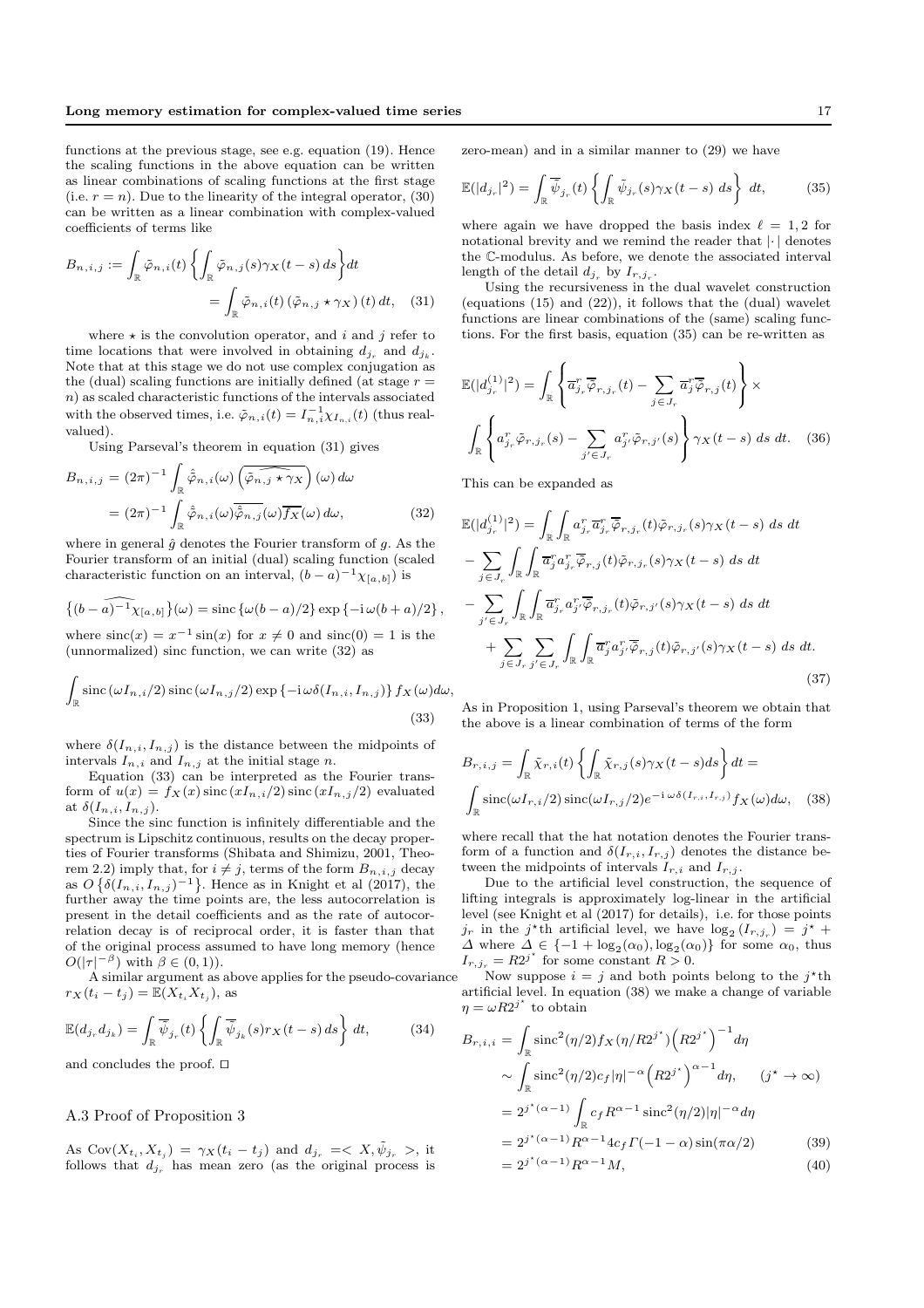where  $\alpha \in (0, 1)$ ,  $\Gamma$  is the Gamma function and  $M = 4c_f \Gamma(-1 \alpha$ ) sin( $\pi \alpha/2$ ).

If  $i \neq j$  are points from the same neighbourhood  $J_r$  and both belong to the same artificial level  $j^*$ , then their artificial scale measure will be the same. Performing the same change of variable as above, we obtain (as  $(j^* \to \infty)$ )

$$
B_{r,i,j} \sim \int_{\mathbb{R}} \operatorname{sinc}^{2}(\eta/2) e^{-i \eta} (R2^{j^{*}})^{-1} c_{f} |\eta|^{-\alpha} (R2^{j^{*}})^{\alpha} d\eta,
$$
  
\n
$$
= 2^{j^{*}(\alpha-1)} c_{f} R^{\alpha-1} \int_{\mathbb{R}} \operatorname{sinc}^{2}(\eta/2) e^{-i \eta} |\eta|^{-\alpha} d\eta
$$
  
\n
$$
= 2^{j^{*}(\alpha-1)} R^{\alpha-1} 4 c_{f} (2^{\alpha} - 1) \sin(\pi \alpha/2) \Gamma(1 - \alpha)
$$
 (41)  
\n
$$
= 2^{j^{*}(\alpha-1)} R^{\alpha-1} N,
$$
 (42)

where  $N = 4c_f(2^{\alpha} - 1)\sin(\pi \alpha/2)\Gamma(1 - \alpha)$ .

All terms in (37) involve points from the same neighbourhood  $J_r$ , and thus using (40) and (42) together with the linearity of the integral operator, we have that

$$
\mathbb{E}(|d_{j_r}^{(1)}|^2) \sim 2^{j^*(\alpha-1)} R^{\alpha-1} \times
$$
\n
$$
\left(M^2 | a_{j_r}^r|^2 + N^2 \sum_j \sum_{j'} \overline{a}_j^r a_{j'}^r - MN \sum_j \overline{a}_j^r a_{j_r}^r - MN \sum_{j'} \overline{a}_{j_r}^r a_{j'}^r \right)
$$
\n
$$
= 2^{j^*(\alpha-1)} R^{\alpha-1} | M a_{j_r}^r - N \sum_{j \in J_r} a_j^r |^2
$$
\n
$$
= C 2^{j^*(\alpha-1)},
$$

where C is a constant depending on  $c_f$ , R and  $\alpha$ .

A similar argument applies to the the second basis and completes the proof. ⊓⊔

#### References

- Abry P, Flandrin P, Taqqu MS, Veitch D (2000) Wavelets for the analysis, estimation and synthesis of scaling data. In: Park K, Willinger W (eds) Self-similar Network Traffic and Performance Evaluation, Wiley, Chichester, pp 39–88
- Abry P, Goncalves P, Véhel JL (2013) Scaling, Fractals and Wavelets. Wiley, New York
- Adali T, Schreier PJ, Scharf LL (2011) Complex-valued signal processing: The proper way to deal with impropriety. IEEE Trans Sig Proc 59(11):5101–5125
- Adrian DW, Maitra R, Rowe DB (2017) Complex-valued time series modeling for improved activation detection in fMRI studies. Ann Appl Stat (to appear)
- Amblard PO, Coeurjolly JF, Lavancier F, Philippe A (2012) Basic properties of the multivariate fractional Brownian motion. Sém  $&$  Congr 28:65–87
- Aston JAD, Kirch C (2012) Evaluating stationarity via change-point alternatives with applications to fMRI data. Ann of Appl Stat 6(4):1906–1948
- Bakker AMR, van den Hurk BJJM (2012) Estimation of persistence and trends in geostrophic wind speed for the assessment of wind energy yields in Northwest Europe. Clim Dynam 39(3-4):767–782
- Barber S, Nason GP (2004) Real nonparametric regression using complex wavelets. Journal of the Royal Statistical Society B 66(4):927–939
- Beran J, Feng Y, Ghosh S, Kulik R (2013) Long-memory Processes. Springer, New York
- Bhattacharya RN, Gupta VK, Waymire E (1983) The Hurst effect under trends. J Appl Prob 20:649–662
- Broersen PMT (2007) Time series models for spectral analysis of irregular data far beyond the mean data rate. Meas Sci Technol 19(1):1–13
- Bullmore E, Fadili J, Breakspear M, Salvador R, Suckling J, Brammer M (2003) Wavelets and statistical analysis of functional magnetic resonance images of the human brain. Stat Meth Med Res 12(5):375–399
- Calhoun VD, Adalı T, Pearlson GD, Van Zijl PCM, Pekar JJ (2002) Independent component analysis of fMRI data in the complex domain. Magn Reson Med 48(1):180–192
- Chandna S, Walden AT (2017) A frequency domain test for propriety of complex-valued vector time series. IEEE Trans Sig Proc 65(6):1425–1436
- Chang TP, Ko HH, Liu FJ, Chen PH, Chang YP, Liang YH, Jang HY, Lin TC, Chen YH (2012) Fractal dimension of wind speed time series. Applied Energy 93:742–749
- Churchill NW, Spring R, Grady C, Cimprich B, Askren MK, Reuter-Lorenz PA, Jung MS, Peltier S, Strother SC, Berman MG (2016) The suppression of scale-free fMRI brain dynamics across three different sources of effort: aging, task novelty and task difficulty. Nature Sci Rep 6:30,895
- Ciuciu P, Varoquaux G, Abry P, Sadaghiani S, Kleinschmidt A (2012) Scale-free and multifractal time dynamics of fMRI signals during rest and task. Front Physiol 3
- Coeurjolly JF, Porcu E (2017a) Fast and exact simulation of complex-valued stationary Gaussian processes through embedding circulant matrix. J Comput Graph Stat (to appear)
- Coeurjolly JF, Porcu E (2017b) Properties and Hurst exponent estimation of the circularly-symmetric fractional Brownian motion. Stat Prob Lett 128:21 – 27
- Coeurjolly JF, Lee K, Vidakovic B (2014) Variance estimation for fractional Brownian motions with fixed Hurst parameters. Commun Stat – Theory and Meth 43(8):1845–1858
- Craigmile PF, Percival DB (2005) Asymptotic decorrelation of between-scale wavelet coefficients. Trans Im Proc 51(3):1039–1048
- Craigmile PF, Percival DB, Guttorp P (2001) The impact of wavelet coefficient correlations on fractionally differenced process estimation. In: Casacuberta C, Miró-Roig RM, Verdera J, Xambó-Descamps S (eds) European Congress of Mathematics, Birkhäuser, Basel, pp 591–599
- Curtis TE (1985) Digital signal processing for sonar. In: Adaptive Methods in Underwater Acoustics, Springer, pp 583–605
- Didier G, Pipiras V (2011) Integral representations and properties of operator fractional Brownian motions. Bernoulli 17(1):1–33
- Dowell J, Weiss S, Infield D, Chandna S (2014) A widely linear multichannel wiener filter for wind prediction. In: IEEE Work. Stat. Sig. Proc. (SSP) 2014, IEEE, pp 29–32
- Elipot S, Lumpkin R (2008) Spectral description of oceanic near-surface variability. Geophys Res Lett 35(5)
- Elipot S, Lumpkin R, Perez RC, Lilly JM, Early JJ, Sykulski AM (2016) A global surface drifter data set at hourly resolution. J Geophys Res: Oceans 121(5):2937–2966
- Ferdowsi S, Abolghasemi V (2017) Simultaneous BOLD detection and incomplete fMRI data reconstruction. Med & Biol Eng & Comput (to appear)
- Flandrin P (1998) Time-frequency/Time-scale Analysis. Academic Press, San Diego
- Fortuna L, Nunnari S, Guariso G (2014) Fractal order evidences in wind speed time series. In: Intern. Conf. Fract. Diff Appl. (ICFDA) 2014, IEEE, pp 1–6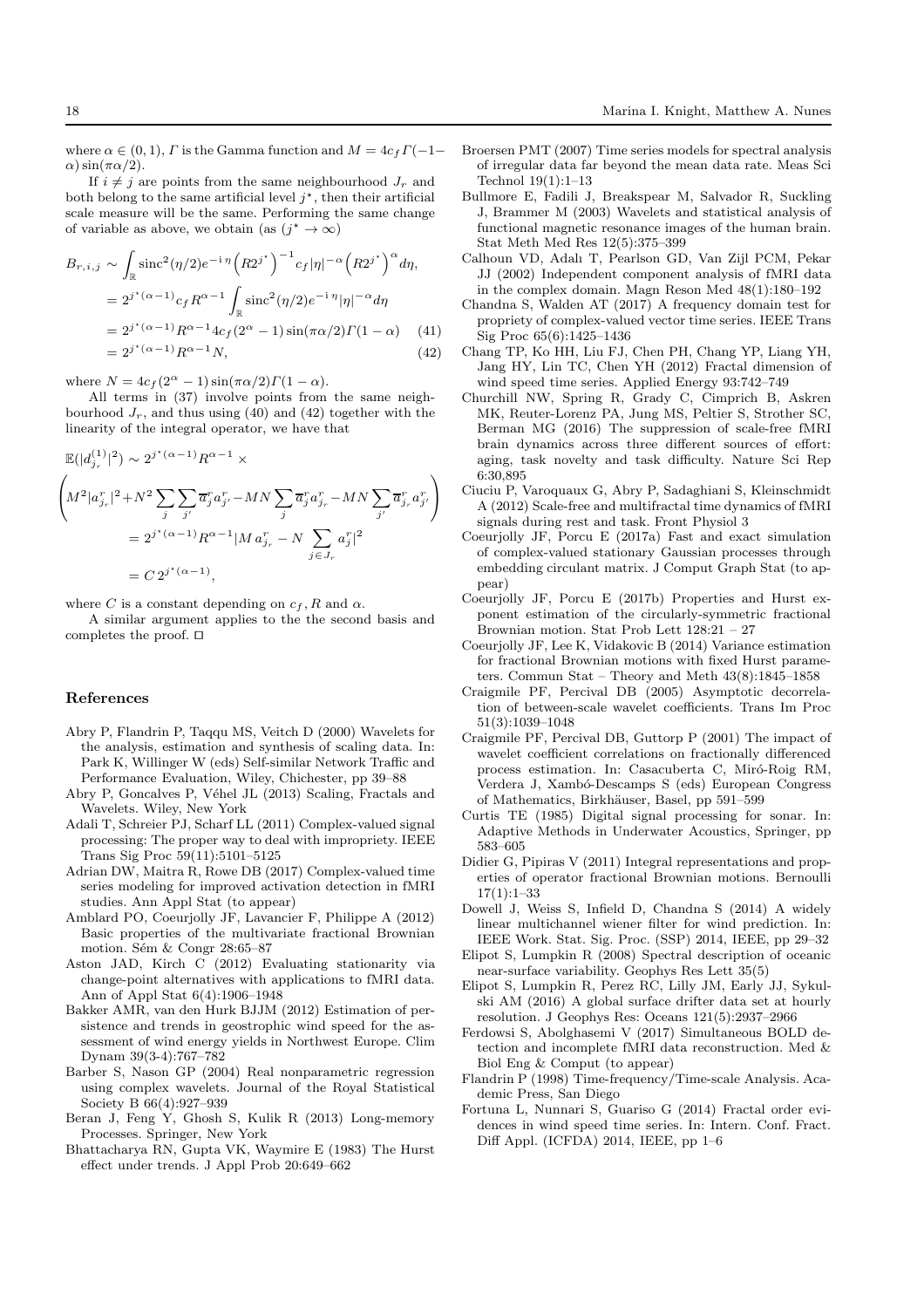- Giraitis L, Robinson PM, Surgailis D (1999) Variance-type estimation of long memory. Stoch Proc Appl 80(1):1–24
- Goh SL, Chen M, Popović DH, Aihara K, Obradovic D, Mandic DP (2006) Complex-valued forecasting of wind profile. Renew Energy 31(11):1733–1750
- Gonella J (1972) A rotary-component method for analysing meteorological and oceanographic vector time series. In: Deep Sea Research and Oceanographic Abstracts, Elsevier, vol 19, pp 833–846
- Hamilton J, Nunes MA, Knight MI, Fryzlewicz P (2017) Complex-valued wavelet lifting and applications. Technom 60(1):46–60
- Haslett J, Raftery AE (1989) Space-time modelling with longmemory dependence: Assessing Ireland's wind power resource. Appl Stat pp 1–50
- Higuchi T (1990) Relationship between the fractal dimension and the power law index for a time series: a numerical investigation. Physica D 46(2):254–264
- Hsu NJ (2006) Long-memory wavelet models. Stat Sin 16:1255–1271
- Hurst HE (1951) Long-term storage capacity of reservoirs. Trans Amer Soc Civ Eng 116:770–808
- Jansen M, Oonincx P (2005) Second Generation Wavelets and Applications. Springer Verlag
- Jansen M, Nason GP, Silverman BW (2001) Scattered data smoothing by empirical Bayesian shrinkage of second generation wavelet coefficients. In: Unser M, Aldroubi A (eds) Wavelet Applications in Signal and Image Processing IX, SPIE, vol 4478, pp 87–97
- Jansen M, Nason GP, Silverman BW (2009) Multiscale methods for data on graphs and irregular multidimensional situations. J Roy Stat Soc B 71(1):97–125
- Jensen MJ (1999) Using wavelets to obtain a consistent ordinary least squares estimator of the long-memory parameter. J Forecast 18(1):17–32
- Jeon S, Nicolis O, Vidakovic B (2014) Mammogram diagnostics via 2-D complex wavelet-based self-similarity measures. The São Paulo J Math Sci 8(2):265-284
- Jung YY, Park Y, Jones DP, Ziegler TR, Vidakovic B (2010) Self-similarity in NMR spectra: an application in assessing the level of cysteine. J Data Sci 8(1):1
- Junger WL, Ponce de Leon A (2015) Imputation of missing data in time series for air pollutants. Atmos Envir 102:96– 104
- Kingsbury N (2001) Complex wavelets for shift invariant analysis and filtering of signals. Appl Comput Harm Anal 10(3):234–253
- Knight MI, Nason GP (2009) A nondecimated lifting transform. Stat Comput 19(1):1–16
- Knight MI, Nunes MA (2016) liftLRD: Wavelet lifting estimators for the Hurst exponent for regular and irregular time series. R package version 1.0-5
- Knight MI, Nunes MA, Nason GP (2012) Spectral estimation for locally stationary time series with missing observations. Statistics and Computing 22(4):877–8951
- Knight MI, Nason GP, Nunes MA (2017) A wavelet lifting approach to long-memory estimation. Stat Comput 27(6):1453–1471
- Li H, Correa NM, Rodriguez PA, Calhoun VD, Adali T (2011) Application of independent component analysis with adaptive density model to complex-valued fMRI data. IEEE Trans Biomed Eng 58(10):2794–2803
- Lilly JM, Gascard JC (2006) Wavelet ridge diagnosis of timevarying elliptical signals with application to an oceanic eddy. Nonlin Proc Geophys 13(5):467
- Lilly JM, Sykulski AM, Early JJ, Olhede SC (2017) Fractional Brownian motion, the Matérn process, and stochastic modeling of turbulent dispersion. Nonlin Proc Geophys 24:481–514
- Lindquist MA (2008) The statistical analysis of fMRI data. Stat Sci pp 439–464
- Lobato I, Robinson PM (1996) Averaged periodogram estimation of long memory. J Econometr 73(1):303–324
- Mandelbrot BB, Taqqu MS (1979) Robust R/S analysis of long-run serial correlation. Bull Intern Stat Inst 48(2):59– 104
- Mandelbrot BB, Van Ness JW (1968) Fractional Brownian motions, fractional noises and applications. SIAM Rev 10(4):422–437
- Mandic DP, Goh VSL (2009) Complex valued nonlinear adaptive filters: noncircularity, widely linear and neural models, vol 59. John Wiley & Sons
- Mandic DP, Javidi S, Goh SL, Kuh A, Aihara K (2009) Complex-valued prediction of wind profile using augmented complex statistics. Renew Energy 34(1):196–201
- Martin KW (2004) Complex signal processing is not complex. IEEE Trans Circ Sys I: Regular Papers 51(9):1823–1836
- McCoy EJ, Walden AT (1996) Wavelet analysis and synthesis of stationary long-memory processes. J Graph Comput Stat 5(1):26–56
- Mohammadi A, Plataniotis KN (2015) Improper complexvalued multiple-model adaptive estimation. IEEE Trans Sig Proc 63(6):1528–1542
- Nafornita C, Isar A, Nelson JDB (2014) Regularised, semilocal hurst estimation via generalised lasso and dual-tree complex wavelets. In: IEEE Intern. Conf. Im. Proc. (ICIP) 2014, IEEE, pp 2689–2693
- Neeser FD, Massey JL (1993) Proper complex random processes with applications to information theory. IEEE Transactions on Information Theory 39(4):1293–1302
- Nelson JDB, Kingsbury NG (2010) Dual-tree wavelets for estimation of locally varying and anisotropic fractal dimension. In: 17th IEEE Intern. Conf. Im. Proc. (ICIP) 2010, IEEE, pp 341–344
- Nunes MA, Knight MI (2017) CNLTreg: Complex-Valued Wavelet Lifting for Signal Denoising. R package version 0.1
- Nunes MA, Knight MI, Nason GP (2006) Adaptive lifting for nonparametric regression. Stat Comput 16(2):143–159
- Olhede SC, Walden AT (2005) Local directional denoising. IEEE Trans Sig Proc 53(12):4725–4730
- Osborne AR, Kirwan Jr AD, Provenzale A, Bergamasco L (1989) Fractal drifter trajectories in the Kuroshio extension. Tellus A: Dyn Meteo Ocean 41(5):416–435
- Park C, Lazar NA, Ahn J, Sornborger A (2010) A multiscale analysis of the temporal characteristics of restingstate fMRI data. J Neurosci Meth 193(2):334–342
- Peng CK, Buldyrev SV, Havlin S, Simons M, Stanley HE, Goldberger AL (1994) Mosaic organization of DNA nucleotides. Phys Rev E 49(2):1685
- Piacquadio M, de la Barra A (2014) Multifractal analysis of wind velocity data. Energy Sustain Devel 22:48–56
- Picinbono B (1994) On circularity. IEEE Trans Sig Proc 42(12):3473–3482
- Qu B, Addison PS (2010) Modelling flow trajectories using fractional brownian motion. In: Intern. Work. Chaos-Fractals Theories Appl. (IWCFTA), 2010, IEEE, pp 420– 424
- R Core Team (2013) R: A Language and Environment for Statistical Computing. R Foundation for Statistical Computing, Vienna, Austria, URL http://www.R-project.org